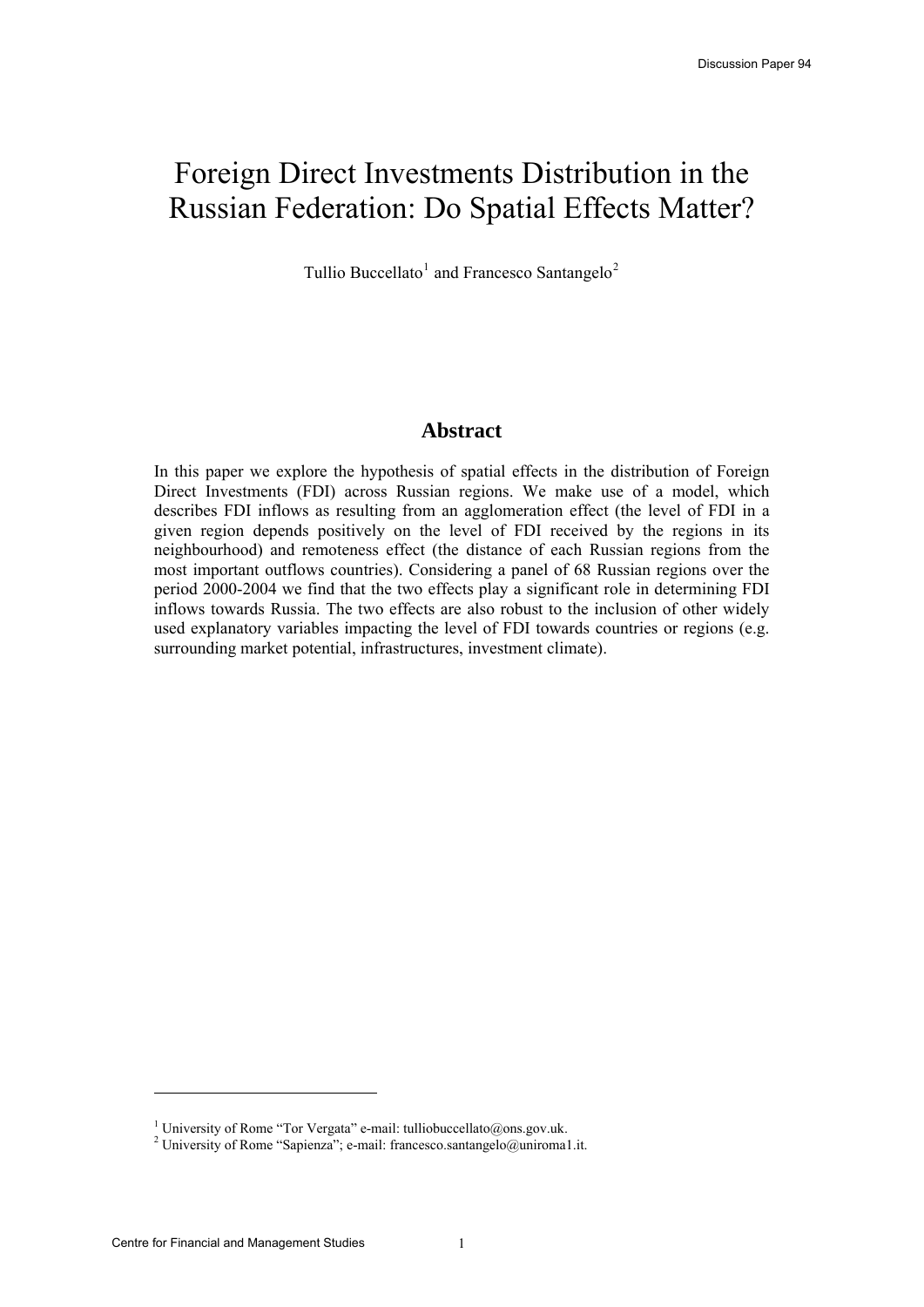# **1. Introduction**

Global flows of foreign direct investment (FDI) have grown rapidly ever since the late 1980s. However, the cross-country distribution of FDI has remained highly skewed, with mature economies which are both, largest recipient and source countries. Even more striking is the disparity within the group of emerging economies, with China standing out as the largest recipient<sup>[3](#page-1-0)</sup>.

It has been widely recognised that Russia attracts a low level of inward FDI if compared with other former communist countries. With respect to other emerging markets Russia has attracted a modest amount of FDI, which in 2004 accounted for 16.9% of the GDP. against the 25% of Poland and Brazil. FDI attractiveness of Russian Federation seems quite low also with regards to the country's potential. Russia enjoys indeed a huge domestic market, an impressive natural resources endowments and the presence of a skilled and relatively cheap labour force. However a broadly recognized refrain for foreign investors is the institutional environment, which has been characterized by the fragility of property rights, the arbitrariness of fiscal policy and the unpredictability of the trade policies.

There are at least three arguments for which Russia should seek to increase its share of inward FDI. The first is based on the standard arguments applying to transition economies, for which inward investment boosts employment, output and lead to innovation in production and management processes. Second, improved inward investment is an indicator of openness and integration in the international economic environment, which have been both proved to be beneficial to economic growth. Third, Russia is in constant need for renewing its infrastructure to improve the efficiency of the obsolete extractive industry inherited from the Soviet era. In general, the importance of foreign fresh capital for Russia has been largely recognized both in political recommendations by international institutions and in the economic literature as witnessed by a number of research papers and books published on this subject<sup>[4](#page-1-1)</sup>.

FDI distribution in Russia is particularly skewed. As pointed out by Broadman and Recanatini (2001) during the period between 1995 and 1999, 62% of the foreign investments concentrated in four regions: Moscow (44.2%), Moscow Oblast (9.8%), St. Petersburg (5.3%) and Leningrad Oblast (2.7%). However, these four regions account for 22% of the Russian national product and for 13% of Russia's population. With the exception of Sakhalin Oblast (7.4%) and Krasnodar Krai (4%), the remaining regions account for no more than 2.5% of foreign investments. Also in the following years the FDI distribution has remained persistently skewed across Russian regions. The top five regions have received 69,7% and 69,5% of the whole cross-border investment toward Russian Federation in 2000 and 2001 respectively; in 2002 the top five share has continued to increase (76,5%) until reaching more than 80% in 2003 and 2004. As for the previous period, Moscow remains the major recipient, but Sakhalin Oblast increased

l

<sup>&</sup>lt;sup>3</sup> For a comparison between Chinese and Russian path of economic development and their consequences, also in terms of FDI, see Buck et al., 2000.

<span id="page-1-1"></span><span id="page-1-0"></span> $4$  See Iwasaki & Suganuma (2005), pp. 169 for some references.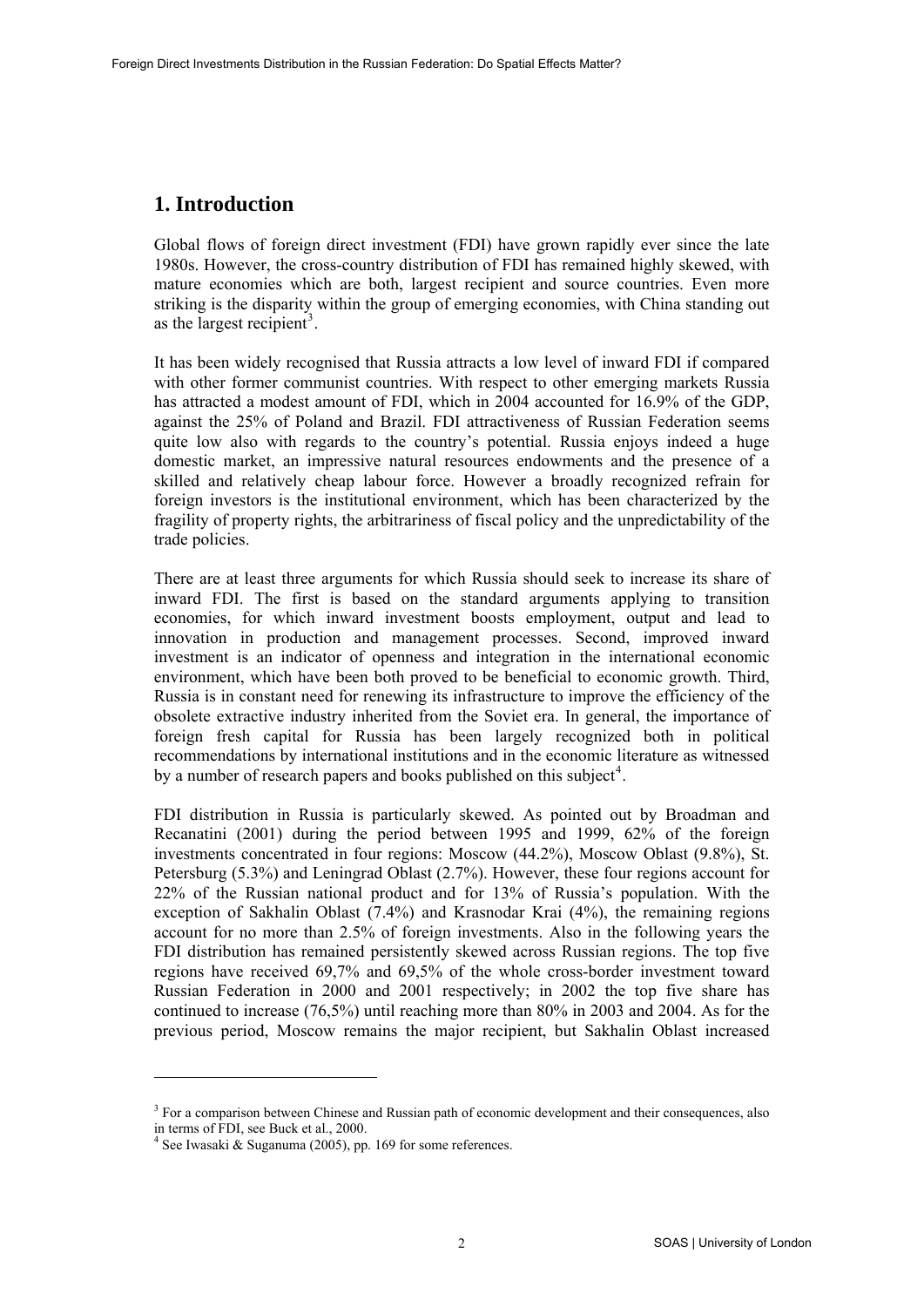considerably its relative attractiveness and in 2004 and 2005 it received the largest amount of foreign investments (see *Table 2*).

Russia does not seem to show a clear spatial FDI distribution for which costal and border regions tend to exhibit higher flows of FDI, especially when compared with China, India and other CEE countries. Russia is a natural resource based economy and this tends to induce spatial effects in the regional patterns of growth (see Buccellato 2007) and in the distribution of wealth between regions (Buccellato and Mickiewicz 2008). We argue that the pervasive role of hydrocarbons in the Russian economy could represent also a major determinant in the spatial allocation of foreign investments across Russian regions.

Previous studies on the FDI distribution in the Russian Federation have provided mixed evidence concerning the possible presence of spatial effects. Iwasagi and Suganuma (2005), for example, have advocated the absence of any spatial pattern. Opposite results have been found by others, who have established both evidence for gravity effects and for agglomeration effects (Ledyayeva and Linden, 2006b; Ledyayeva, 2007). In this paper we investigate whether and to what extent spatial effects matter for FDI distribution in Russian Federation. In doing so we also control for the distance from the source countries, which would otherwise bias the analysis of the *within* country spatial effects. Building up on previous studies which considered spatial and gravity effects separately, we build up a model which allows controls for the two effects simultaneously.

The remaining of the paper is organized as follows. In the next section we provide an overview of the spatial features of FDI location and refer to some empirical studies based on different geographic areas. In section 3 we summarize major findings of previous empirical studies on FDI distribution in the Russian Federation. Section 4 presents our model to control simultaneously for the two kinds of spatial effects examined, i.e. the agglomeration effect and distance from the source countries. Section 5 discusses other control variables and section 6 describes the data. Section 7 reports results and section 8 concludes.

# **2. Spatial interdependence in foreign direct investments**

From both, empirical and theoretical economic literature, it is possible to advocate that spatial interdependence is likely to play a role in FDI location. In order to point out the influence and consequences of spatial interdependence in FDI distribution, we provide a brief review of theoretical contributions on the nature and motivation of FDI and then we illustrate some findings from previous empirical studies.

The development of a formal theory concerning cross-border investment decisions stems from Markusen (1984) and Helpman (1984). Markusen (1984) provides a model where FDI is designed to enter local markets in order to substitute for export flows: FDI driven by such a motivation is denominated "horizontal" FDI. Helpman (1984) develops a general-equilibrium model where FDI is due to the fragmentation of production across different hosts, which is motivated by taking advantage of differences in production costs: these are known as "vertical" FDI.

More recently, it has been relaxed the assumption of two-country model with the inclusion of a third market. This leads to two further motivations for multinational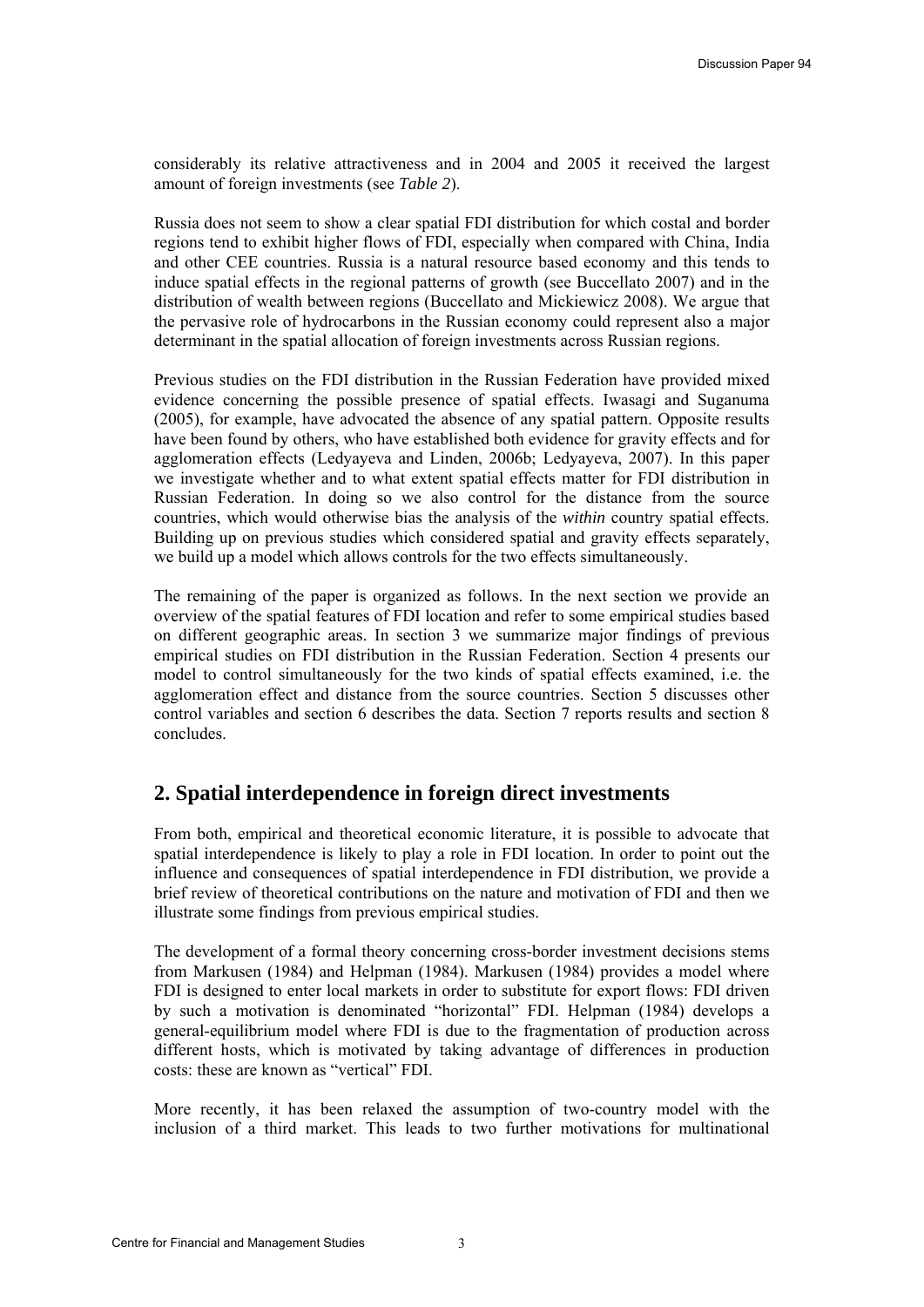enterprises (MNEs) activities other than the above mentioned – horizontal and vertical. First, the "export platform" frame in which FDI takes place in order to realize a production which is largely sold in third markets. This implies that the recipient country is used as platform to serve other markets through exports (Yeaple, 2003; Ekholm et al., 2003; Bergstrand and Egger, 2004). Second, the "vertical-complex" frame in which production is fragmented across multiple locations in order to exploit the comparative advantages of various regions.

Blonigen et al. (2007), proposed two spatial effects which can affect FDI location in a given area. The first is related to the fact that the presence of foreign firms in a region can be affected by FDI inflows in its neighbourhood. The second source of spatial interdependence is represented by the so called "surrounding market potential" and it is associated to the market size of other geographically-proximate regions. The authors also discuss how the economic theory on FDI can be adapted to allow for the presence of spatial effects.

Theory suggests that according to the "pure horizontal" FDI hypothesis, there would be no spatial relationship between FDI into the host market and FDI into the surrounding regions, because foreign investors are expected to take independent decisions about a given regional market. Also surrounding market potential is expected to have no influence since horizontal FDI are motivated by access to a certain region, without taking into account the opportunity to export in close regions (indeed, in this case it would occur export-platform FDI).

Vertical FDI would predict a negative coefficient for the spatially lagged FDI because the FDI going into a certain region is at the expense of that going into surrounding regions. Market potential is expected not to be significant because the output of foreign affiliates would be exported in the home country.

The export-platform hypothesis would imply a negative impact on the amount of FDI inflows towards the neighbours of the regions where foreign investors locate their production activity. In other words, the destination market represents a substitute for investment towards alternative destination markets. Instead it would predict a positive coefficient for surrounding market potential as the presence of large and relatively close regional markets, should make more profitable to invest in a region.

Finally, complex vertical FDI would predict positive coefficients for both spatial effects. When a multinational firm splits the production process in different regions, the presence of foreign investors in proximate regions is a clear incentive in undertaking an investment activity. In other word in this frame it enters an agglomeration effect by which the accessibility of supplier networks in the neighbouring regions is likely to increase FDI in a given location.

However, the four mentioned effects are virtually impossible to be disentangled. This implies that mixed evidence in support of one motivation over the others indicates just a relative prevalence of one over the others. Furthermore, some effects that theoretically appear to be working in opposite directions, in practice tend to be found together reinforcing each others. For example in the case of vertical fragmentation the surrounding market potential *per se* should not matter. In actual facts industrial production and market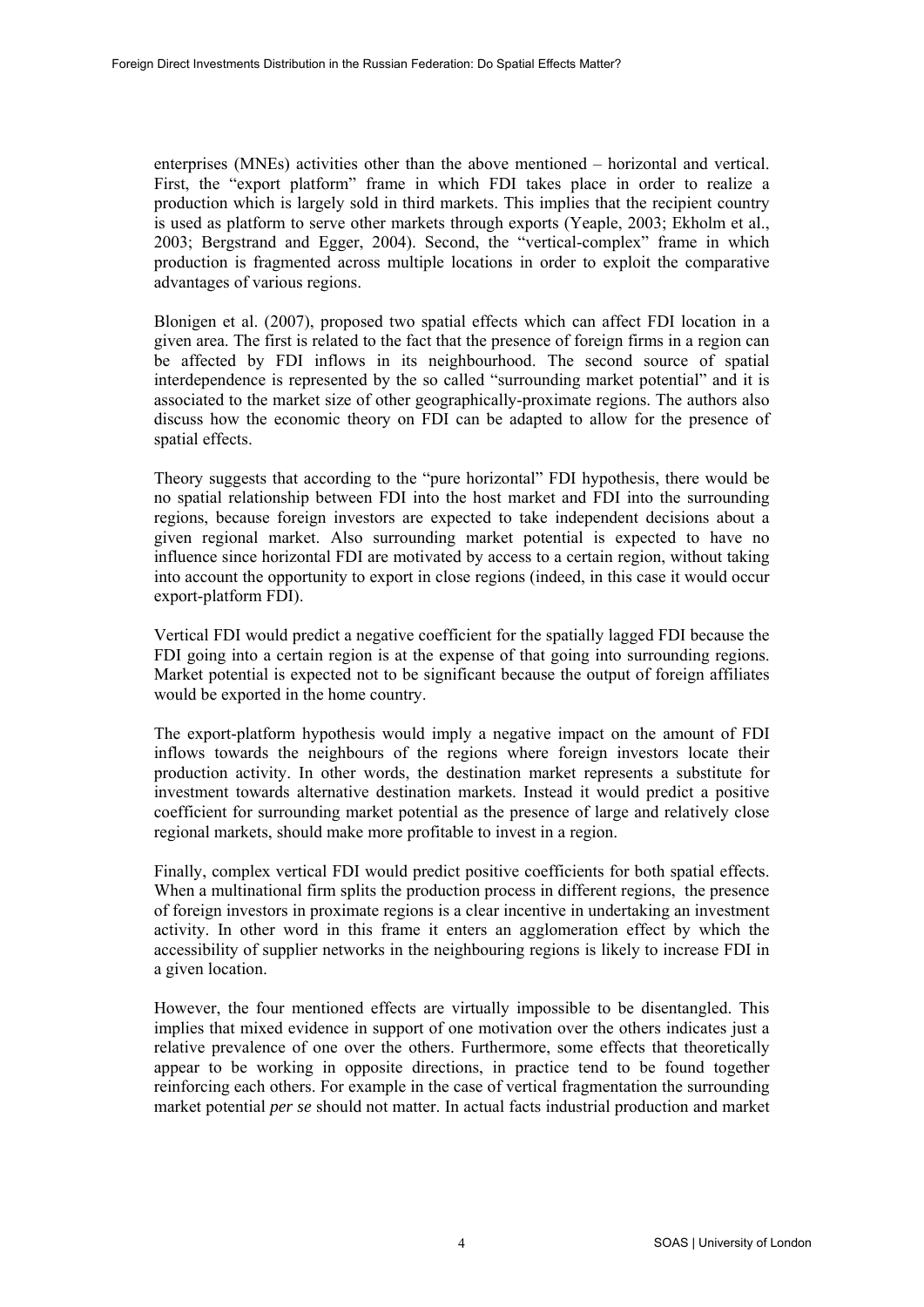size are often highly correlated and an improved industrial production level in neighbouring regions would constitute also an incentive for vertical fragmentation.

Empirical studies relating to FDI, which relax the assumption of randomly distributed boundaries have recently experienced a considerable increase. The availability of more precise and timely regional dataset from emerging economies has represented one of the most important factors contributing to the development of this research stream. In this section we report some of the latest contributions briefly summarizing their main results. Coughlin and Segev (2000) use a spatial error model to analyze US cross-border investments across 29 Chinese provinces. They find that an increase of FDI flows towards one province has positive effects on FDI in nearby provinces (i.e. a positive spatial-lag coefficient in the error term). Hong *et al*, (2007) analyse foreign investments for 29 Chinese provinces over the period of 1990-2002. They use a spatial dynamic panel data model to explain the FDI location, including a spatial lag dependent variable and a market potential variable. They find evidence of spatial interdependence as expressed by the fact that recipient province FDI responds positively to FDI received by neighbouring provinces but negatively to GDP of these neighbours.

Baltagi et al. (2004) analyse US outbound FDI for seven manufacturing industries. They include spatially weighted explanatory variables making use of a spatial error model. Their results find substantial evidence of spatial interactions. Blonigen et al. (2007) include a spatial lag dependent variable and spatially weighted market potential variable into a gravity paradigm. Using a panel of annual data on US outbound FDI to the top forty recipient countries over the period 1983-1998, they find that the estimated relationships of traditional determinants of FDI are robust to the inclusion of spatial effects.

Only very recently spatial econometric approaches have been used with reference to the Russian Federation. Buccellato (2007) conducts a study on spatial lag and spatial error models to study the process of absolute and conditional convergence across 77 Russian regions. FDI in this case are considered among the regressors and are found to play a significant and positive role in enhancing divergence in GDP per capita in the regional panel considered.

### **3. Previous studies on FDI distribution across Russian regions**

In order to provide a solid background to our empirical analysis and to highlight some of the most important determinants of foreign investment flows towards Russia, we devote this section to review some relevant literature concerning FDI in the Russian Federation.

Ahrend (2000) conducted a questionnaire survey based on 50 European companies that have been engaging activities in various Russian regions in order to find those factors that European investors considered as major determinants of investment decision. According to this investigation there are four major factors affecting the distribution of FDI across Russian regions: the presence of a large market; the existence of previous investments made by other entrepreneurs; the presence of a partner company necessary for business development; the endowment of row materials or other production factors in the target region.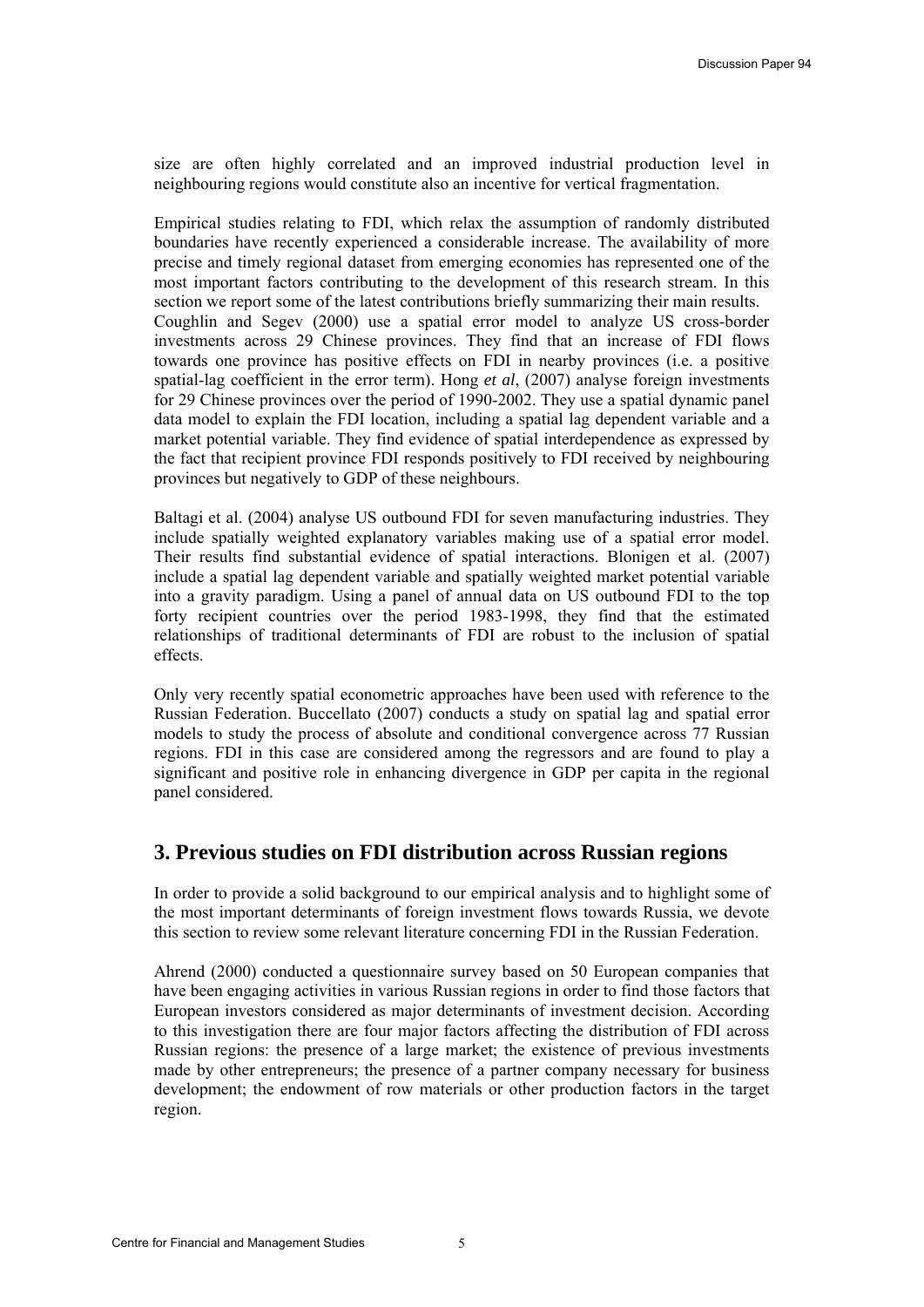<span id="page-5-0"></span>Bradshaw (2002) groups Russian regions in five broad categories with respect to their attractiveness for foreign investors: first, the Moscow region (Moscow region and the city of Moscow) as the control centre for the national economy; second, regions that are relevant as industrial and financial centres (e.g. the city of St. Petersburg and the Leningrad and Samara regions); third, regions that have major port or gateway function such as the city of St. Petersburg; fourth, regions with substantial mineral wealth (as Sakhalin region); and fifth, regions which have benefited from substitutes for the previous imports due to dramatic depreciation of the rouble after the August 1998 financial crisis.

Brock (1998) has produced econometric evidence for some determinants of the FDI distribution across Russian regions. In his analysis he considered eight variables - market size, crime rate, work force education, private sector's development, level of local taxation, infrastructures, property rights protection and risk ranking. He found that the two leading factors which have been proved to be significant in attracting FDI are the market size and the crime rate<sup>[5](#page-5-0)</sup>.

Manaenkov (2000) has analysed the determinants of the choice of the region and industry by a foreign entrant using a firm-level panel-data approach. His research suggests that economic reform progress is an important explanatory variable of FDI inflow into the Russian economy. Improved level of institutions efficiency represents a precondition for the implementation of economic reforms, which in turn embodies a key aspect to boost the FDI. Another interesting finding is that foreign investors are attracted by more protected and monopolized industries which are more difficult to be served by export. Finally, he also found that gravity variables does not succeed in describing FDI pattern in the Russian Federation, once that Moscow is excluded.

Broadman and Recanatini (2001) insist again in the weight of the political and institutional environment in explaining FDI inflow differentials across Russian regions. Using data for the period 1995-1999, the econometric analysis is based on two models, which consider alternatively the FDI as stock and as flow. Four variables are indicated to play a significant role – GRP, kilometres of paved Road, domestic Investment and investment Rating interacted with Domestic Investment – and to account for 80% of regional differentials in cumulative FDI. For what concerns the flows, it is found that a structural break in foreign investors attitudes occurred in correspondence of the August 1998 financial crisis<sup>[6](#page-5-0)</sup>.

Iwasaki & Suganuma (2005) assume the absence of any geographical pattern in the Russian FDI regional distribution. Consequently they conduct an analysis on eight variables not allowing for the presence of spatial interactions among spatial observations. The survey includes variables such as climate, natural resources, market size, industrial production, urban population. The empirical part also includes dummy variables to categorize regions according to political measures implemented to favour FDI inflows

l

 $<sup>5</sup>$  He has also found that education play a role in attracting FDI, even if with less relevance if compared with</sup> market size and crime rate (p. 354).

<sup>&</sup>lt;sup>6</sup> Also Iwasaki and Suganuma (2005) and Ledyaeva (2007) investigated about the presence of a structural break in foreign investors' behaviour after 1998 crisis. Iwasaki and Suganuma (2005) found no evidence of a structural break meanwhile Ledyaeva (2007) found some evidence of a structural break, confirming the earlier findings of Broadman and Recanatini (2001). Anyway we will not deal with this issue in our work.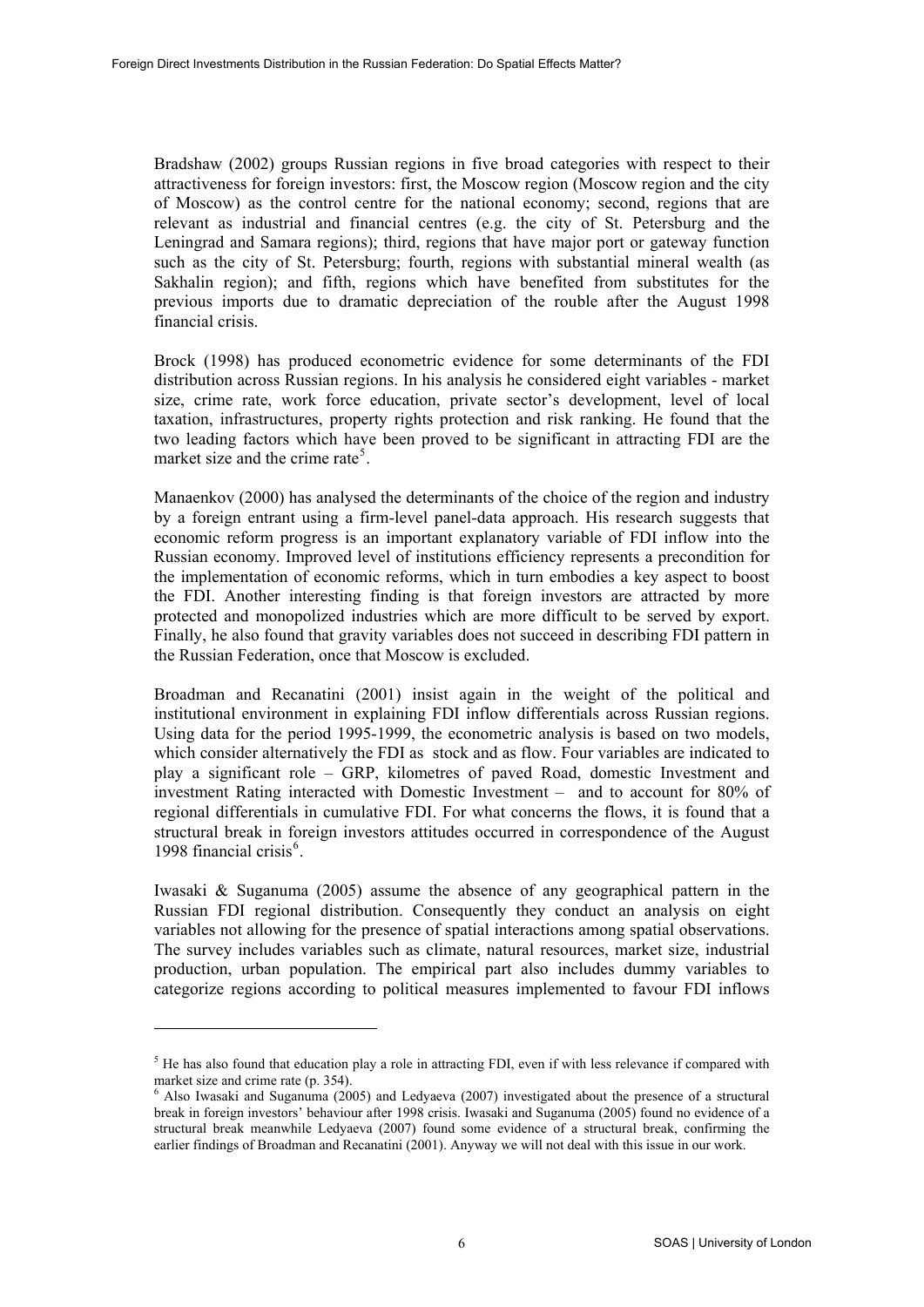<span id="page-6-0"></span>(regional foreign investment law, taking part to a free economic zone or applying the product-sharing law<sup>[7](#page-6-0)</sup>). Using data for  $69$  regions from 1996 to  $2003^8$  $2003^8$ , they obtain two main results. First, it is established the key role of natural resources endowments, market size and socio-economic development<sup> $9$ </sup> (also the climate, less relevant but still significant). Second, using the three above mentioned dummy variables, they show that foreign investment law and free economic zones have some positive effects on foreign investment, but the influence of the latter tends to decrease over time. Product-sharing law is not found significant<sup>[10](#page-6-0)</sup>.

Ledyaeva and Linden (2006) test whether a gravity model can explain FDI distribution across Russian regions. They make use of a gravity model based on the usual variables: market size of both, recipient region and source country, and the distance between source country and recipient region. To the core gravity model they also add some control variables: a proxy for agglomeration $11$ , one for skilled labour, endowments of natural resources and some dummy variables for Moscow and Russian speaker countries. The main finding of the paper is that the gravitational paradigm seems to adapt well to FDI distribution across Russian regions.

Ledyaeva (2007) analyses the determinants of FDI since 1995 to 2000. She has tested the relevance of two spatial effects introduced by Blonigen et al. (2007). First, a spatial lag dependent variable characterizing the contemporaneous correlation between FDI of one region and FDI of proximate regions. Second, a market potential variable, which characterizes the contemporaneous correlation between a FDI and the market sizes of neighbours. In order to evaluate their relevance, she run a first regression without spatial effects and a second with the inclusion of both spatial effects. As explanatory variables she also consideres the market size, infrastructures (number of ports in the region), the level of industrialization (a dummy variable for those regions that includes at least one of Russia's 13 cities that exceed 1 million habitants), legislative risk (rating from magazine "Ekspert"), political risk (rating from "Ekspert"), natural resources and a dummy variable for Sakhalin. She found that the most important determinants in FDI are market size, level of industrialization and Sakhalin region's production sharing agreements in the oil industry. Comparing the results with and without the inclusion of spatial effects, she found that the inclusion of spatial effects, even when significant, does not affect general results $^{12}$  $^{12}$  $^{12}$ .

To sum up, previous empirical studies found that the most important determinants in explaining FDI allocation in Russian regions are market size, infrastructures, natural resources and various indicator of socio-economic development and institutions' quality; *Table 1* summarizes main findings of these studies. Little evidence was found for spatial effects.

 $\overline{a}$ 

<sup>&</sup>lt;sup>7</sup> See Iwasaki & Suganuma (2005, p. 162) for the regions which undertook these measures.

<sup>&</sup>lt;sup>8</sup> They did two estimations: panel and cross-section (for each year); anyway both lead to same results.

<sup>&</sup>lt;sup>9</sup> That is represented, in their work, by industrialization and urbanization.

<sup>&</sup>lt;sup>10</sup> The effective sign (negative) is not the expected one and they commented that it shows that "PS law was a desperate measure introduced under pressure to attract foreign capital to the notably underdeveloped regions of Russia" (p. 164).

 $11$  The proxy for agglomeration is the ratio between gross regional product and the square of each region's territory.

<sup>12</sup> She did a comparison between different period in order to test whether or not financial crisis produced some changes in foreign investors' strategies: see Ledyaeva (2007), p. 32-33.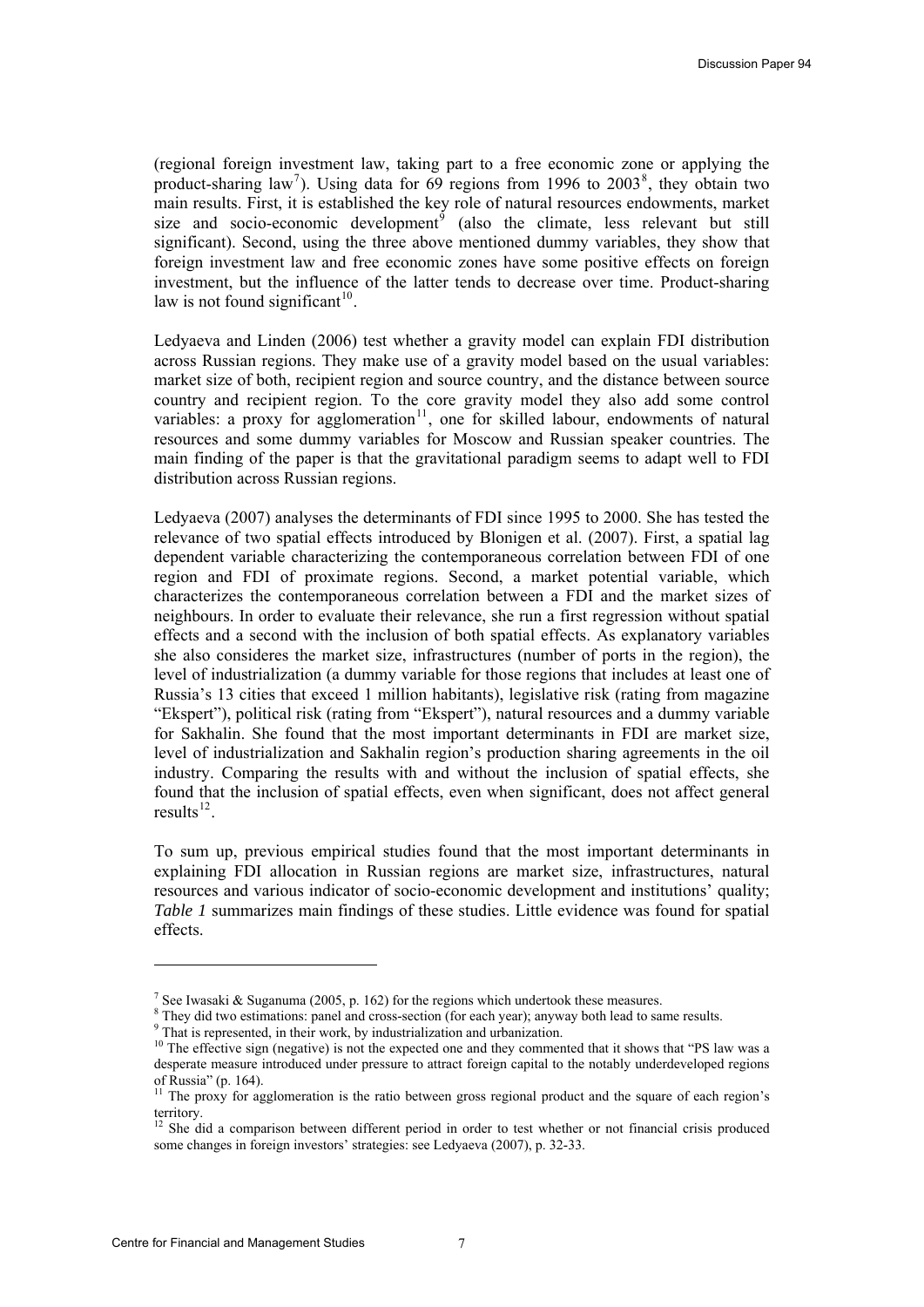### **4. The core specification with spatial effects**

Main purpose of our empirical analysis is to highlight the impact of spatial effects on the distribution of FDI across Russian regions. We assign to distance a twofold importance. We indeed consider both, distances across Russian regions and distances of each region with respect to the main source countries investing in the Russian Federation. The contemporaneous use of these two variables represents a necessary requirement in order to precisely assess the net impact of each of the two variables themselves. In other words, our aim is to disentangle possible effects of agglomeration in FDI between Russian regions from effects of remoteness induced by prohibitive distance from the main foreign investors.

We end up by modelling the level of FDI going into the recipient region *i* at time *t* as resulting from a combined effect of agglomeration, inverse distance from the most relevant foreign investors and other control variables which have been found to play an important role in attracting foreign investments. We consider the following Cobb Douglas function to provide a synthetic baseline framework:

$$
FDI_{i,t} = (Agglomeration_{i,t})^{\alpha} (Dis \tan ce_{i,j,t})^{\beta} (Other\_Factors_{i,t})^{\gamma}
$$
 (1)

Equation (1) can be easily rewritten in a logarithmic form, which includes an error term and a constant allowing for the estimation of the parameters through regression analysis,

$$
\log\_FDI_{i,t} = k + \alpha(\log_A g_{i,t}) + \beta(\log_B Dis_{i,j,t}) + \gamma(\log_A Other\_Fac_{i,t}) + \varepsilon_{i,t}
$$
 (2)

The degree of agglomeration is well captured by the inclusion of a spatial lag of FDI. If agglomeration takes place, then the level of FDI towards a given recipient region should be positively affected by the amount of FDI going towards its closer neighbours.

For what concerns the distance from the foreign investors, we make use of the inverse of the distance between any given recipient regions and the principal investor countries multiplied by the ratio of FDI originated by a given country to the total amount of FDI towards the Russian Federation. This particular weighting system is introduced to have a manageable dimension of the matrices and requires an assumption of a priori homogeneous distribution of FDI across Russian regions.

Among the *Other Factors* we include some specific regional characteristics that have been found significant in the economic literature. The inclusion of such variables is crucial to our extent in order to show that the effect of agglomeration does not appear significant for the omission of other variables which might induce an artificial spatial autocorrelation in FDI across regions. The other factors can be categorized in three main blocks. First, we include the group of variables classified as important in characterizing the host regions; second, we include a proxy for the surrounding market effect; third and last we add some variables which mainly refer to the Russian context. A detailed discussion of all these variables is postponed to next section. We can now rewrite the model as follows,

$$
\log\_FDI_{i,t} = k + \alpha \log(W_1 * FDI_{i,t}) + \beta \log(W_2 * \frac{FDI_{j,t}}{FDI_t}) + \gamma (\log\_Other\_Fac_{i,t}) + \varepsilon_{i,t}
$$
(3)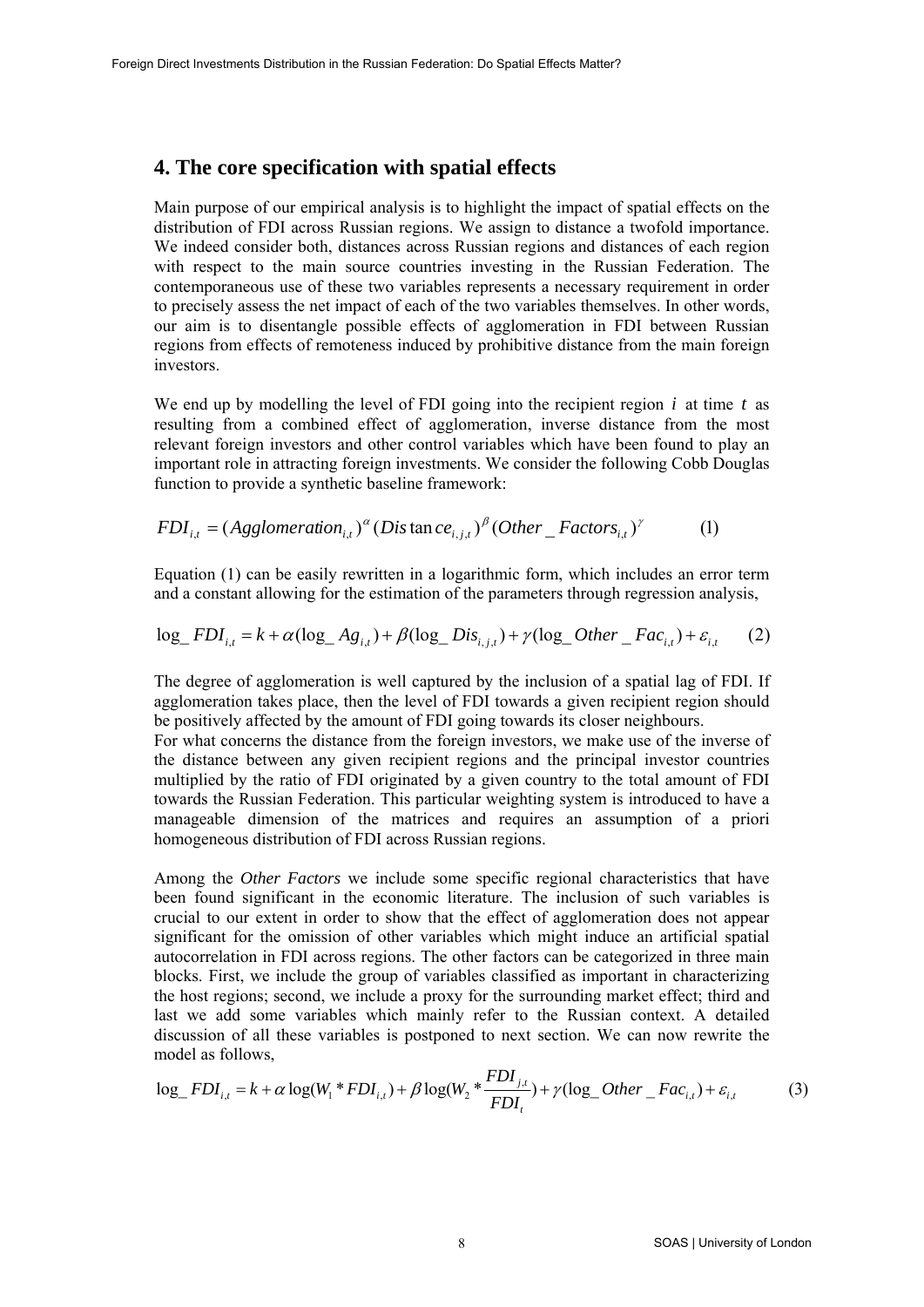<span id="page-8-0"></span>where  $W_1$  is a 77x77 row standardized inverse distance spatial matrix with all zeroes on the diagonal.  $W_1$  has also been defined the spatial lag weighting matrix and its associated coefficient  $\alpha$  captures the magnitude effect, the significance and sign of the autoregressive term  $W_1 * FDI_{i,t}$ .  $W_2$  is a 77x7 matrix containing the inverse of the distance between each of the 77 Russian regions and each of the 7 countries which over the period considered are constantly investing in the Russian Federation. *Table 4* shows the distribution of FDI inflows by major contributors. The seven countries we considered for our analysis are, in alphabetical order: Cyprus<sup>[13](#page-8-0)</sup>, France, Germany, Japan, Netherlands, United Kingdom and United States. The remaining term γ(log *Other Factors*  $_{i}$ , ) contains the other control variables briefly introduced above and systematically presented in the next section.  $\gamma$  represents the vector of associated coefficients to the other factors.

The model as depicted in (3) cannot be estimated using a simple OLS. The spatial lag is indeed a stochastic regressor always correlated with  $\varepsilon$  through the spatial multiplier, which makes OLS an inconsistent estimator (see Anselin 1998). The best way to address this problem is to instrument the right-hand-side variables with their lagged values. This procedure has been first implemented through a GMM estimator by Arellano and Bond (1991), which has been recently readapted to allow for the presence of spatial effects (see Mutl 2006). Furthermore, we have to address the high persistency of FDI over time. The issue of possible persistence in the dependent variable that leads to a downwards bias in Arellano-Bond estimator has been highlighted in the economic literature (see for instance Hayakawa, 2007). Hence, we end up by choosing the *System GMM* methodology as introduced by Arellano and Bover (1995) and Blundell and Bond (1998; 2000). Making use of a wider set of instruments with respect to the Arellano and Bond (1991), this method has been proven to result in greater precision for the estimates of autoregressive parameters. It indeed combines the differenced estimator and the level estimator of Arellano-Bover (1995), for which corresponding biases work in opposite directions (downwards in the former, upwards in the latter) and the weights adjust the final estimation for the relative difference of the magnitudes of the biases. This is particularly important in the presence of persistent series, especially when the time span of the data is small as it is in our case. In addition, with *System GMM*, we also apply the robust standard errors, implying a further improvement in the quality of our diagnostics.

l

<sup>&</sup>lt;sup>13</sup> About Cyprus it has to be pointed out that many investments from Cyprus might be ascribed to Russian entrepreneurs which choose to establish abroad their headquarter.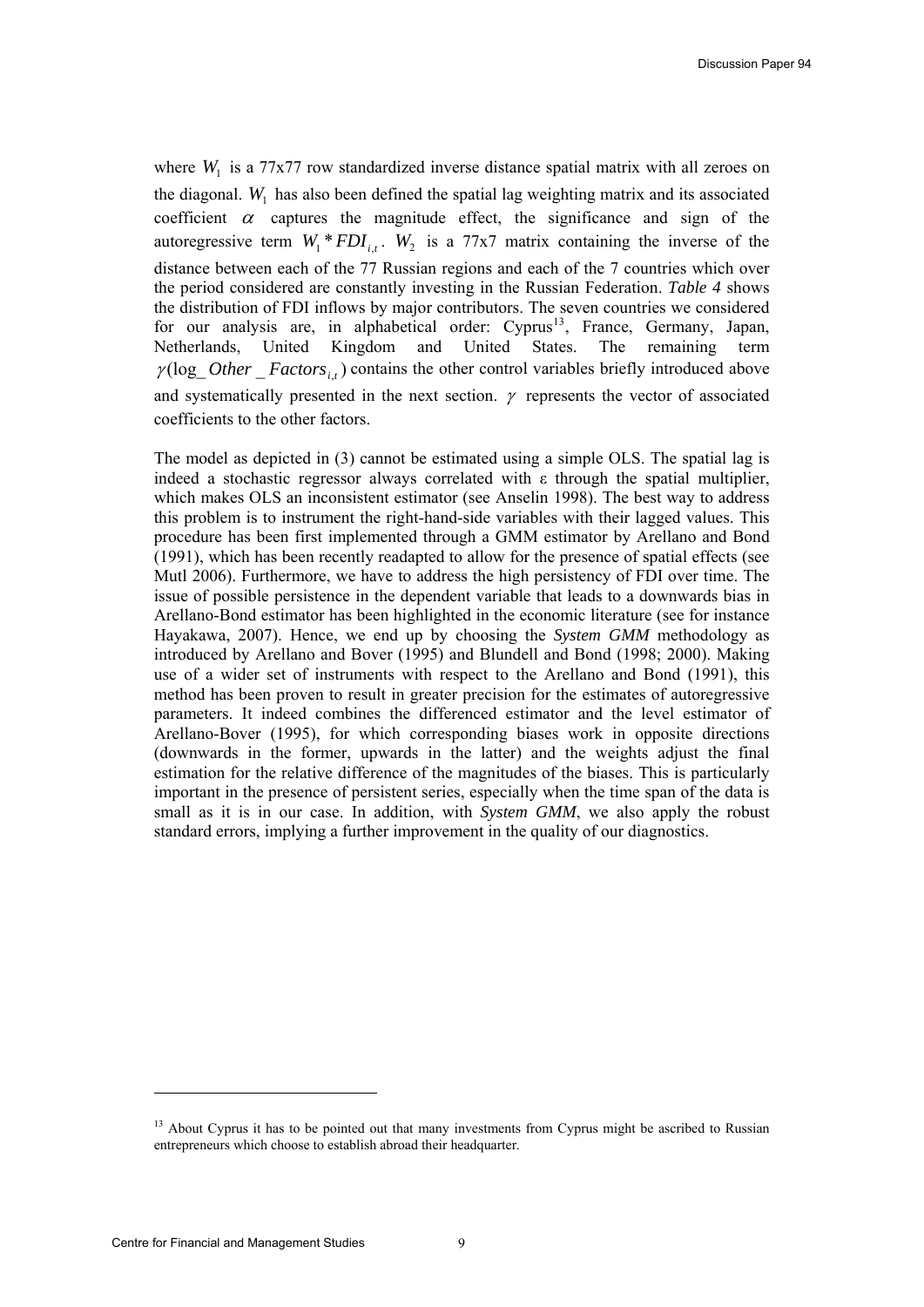# <span id="page-9-0"></span>**5. The Control Variables**

The control explanatory variables we consider in addition to our core model are part of the widely used set of variables impacting the level of FDI towards countries or regions and environmental variables which adapt well to the Russian context. In this section we present and briefly discuss these variables and provide all the relevant information to interpret our results. As usual in the literature, all the variables are considered in natural logarithms, therefore coefficients can be interpreted as partial elasticises.

#### *Market size*

The Market size of the recipient region would have a positive impact on FDI inflow because it meets the motivation of MNEs to look for potential new markets and to maximize the expected revenue of the investment. We use natural logarithm of the regional GDP expressed in million roubles as provided by Goskomstat to capture the market size effect.

#### *Distance*

Distance as to be indented as geographical distance between source and recipient country. It is included in order to represent the influence of various frictions that are likely to affect incoming FDI. From a theoretical viewpoint, the expected sign is negative<sup>[14](#page-9-0)</sup> as physical distance is assumed to increase several costs (transport, information, monitoring). Although new technologies (both in communication and transport) are changing distance's relative importance, this variable is still a fundamental in empirical investigation on FDI determinants $15$ .

#### *Skilled labour*

l

Skilled labour represents the quality of labour force and it can be important in attracting those foreign investors which search for competitive advantages or seek to establish activities that requires high level of human capital. Access to skilled labour is usually an important determinant of foreign investors' strategies and we could expect that it is particularly valid for an economy as Russian Federation, which is characterized by a well educated and relatively cheap labour force. Empirical evidence suggests that in transition economies there is a positive relationship between education level of employees and FDI inflow (Carstensen and Toubal, 2004; Hong et al., 2007). In our analysis we use school release of qualified workers at the end of year, out of thousand people, as provided by Goskomstat.

<sup>&</sup>lt;sup>14</sup> We considerer the inverse for the distance and hence the expected sign would be positive.<br><sup>15</sup> As Grosse and Trevino (1996, p.153) point out: " [A]lthough we theorized that geographic distance should be an impediment to foreign direct investment, it could be that the decreased cost of international telecommunications and travel argues for a diminished role for geographic distance as an explanatory factor of FDI. However, it is precisely these changes in the global competitive environment that justify the testing of this variable today."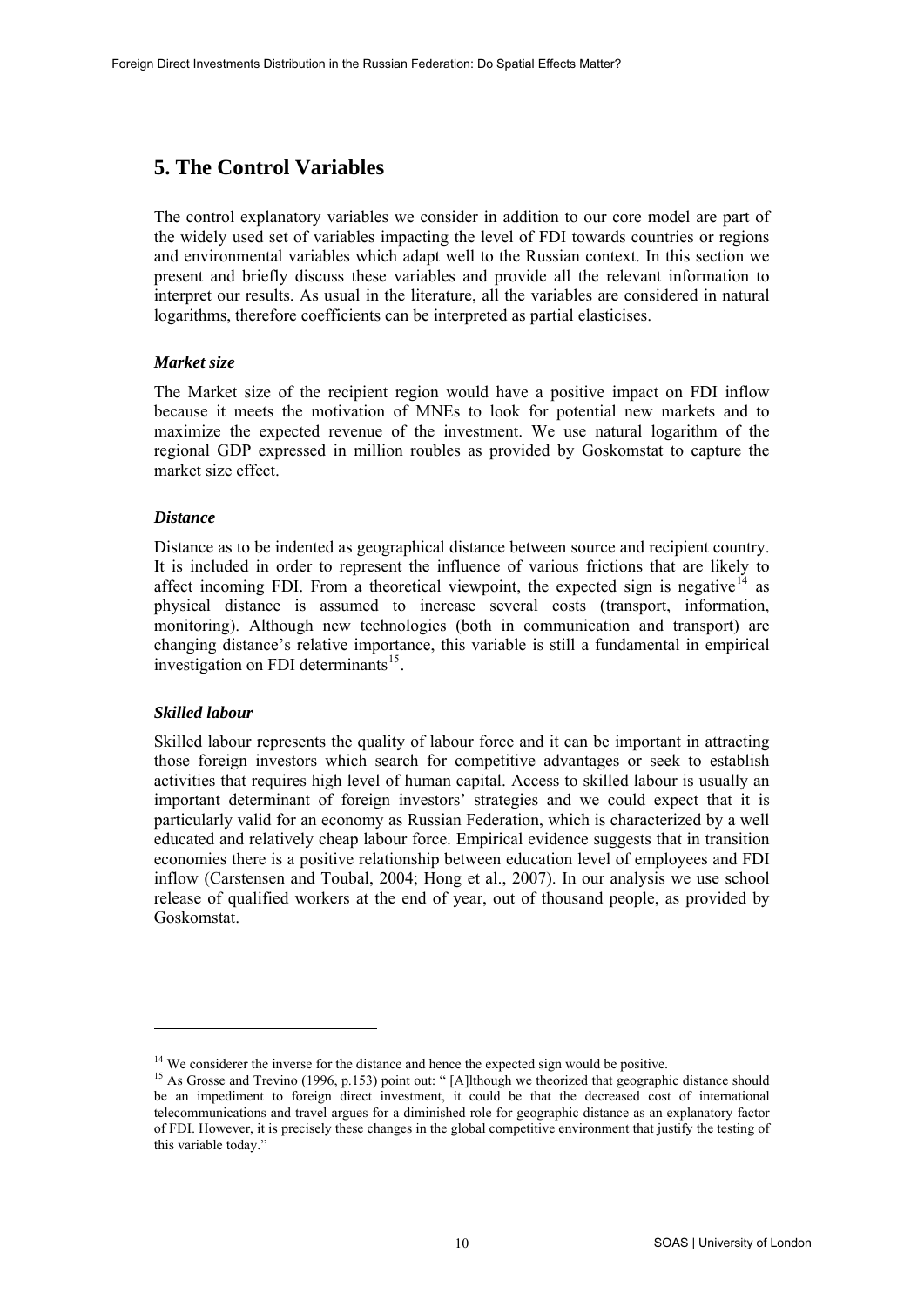#### <span id="page-10-0"></span>*Infrastructures*

Another important factor that has to be taken into account is the transport system as a proxy for infrastructures quality. Well-developed infrastructures, and particularly superior transportation options, can improve the effectiveness of MNEs operations in the host region and reduce transport costs. Presence of good infrastructures can be considered a determinant of FDI incoming since an adequate infrastructures system is a fundamental service for firms' activities and because it is expected to reduce the distribution costs. Infrastructures quantity is generally assumed as representative of both, quality and quantity, of infrastructures system<sup>[16](#page-10-0)</sup>. As a proxy for transports, we assume density of railways at the end of the year (kilometres of ways out of 10,000 square kilometres of territory) as provided by Goskomstat.

#### *Market Potential*

For surrounding market potential we assume regional GDP weighted by the spatial matrix constituted by inverse distances among regions constructed exactly in the same way as the one for the spatial lag of FDI. This variable represents a third source of spatial interdependence and its associated coefficient captures the extent to which the FDI in a given region is affected by the market sizes of close regions. This variable represents a more appropriate measure for market size than the sole Gross Regional Domestic Product (RGDP), since the latter takes into account only regional market considered as isolated, as opposed to the surrounding market potential, which takes into account also the market potential of proximate regions.

#### *Natural resources*

We also include natural resources, which are arguably a strong motivation for MNEs to invest in a recipient region and, moreover, relative abundance of natural resources strongly characterizes the economy and industrial production in certain Russian regions. To include natural resources in our empirical analysis, we use tonnes of oil and gas extracted in the region weighted by the regional population as provided by Goskomstat.

#### *Openness*

l

We then consider a measure of integration of each region in international economic context. Indeed, a number of theoretical and empirical studies have suggested that the degree of openness is positively associated with the level of foreign investments (Singh and Jun, 1995; Caves, 1996), suggesting that foreign investors prefer countries with a liberal trade regime. The degree of openness of Russian regions is included using as a proxy the regional exports at current prices in million US dollars as provided by Goskomstat.

<sup>&</sup>lt;sup>16</sup> Another difficulty in dealing with this variable is that infrastructures have a multidimensional nature because it is constituted by road, rail, port and airport. It has to be also pointed out that in present analysis we are including only transport *infrastructures* but not *communication* infrastructures (e.g. phone lines and broadband internet) and *basic* infrastructures (e.g. electricity and waterways).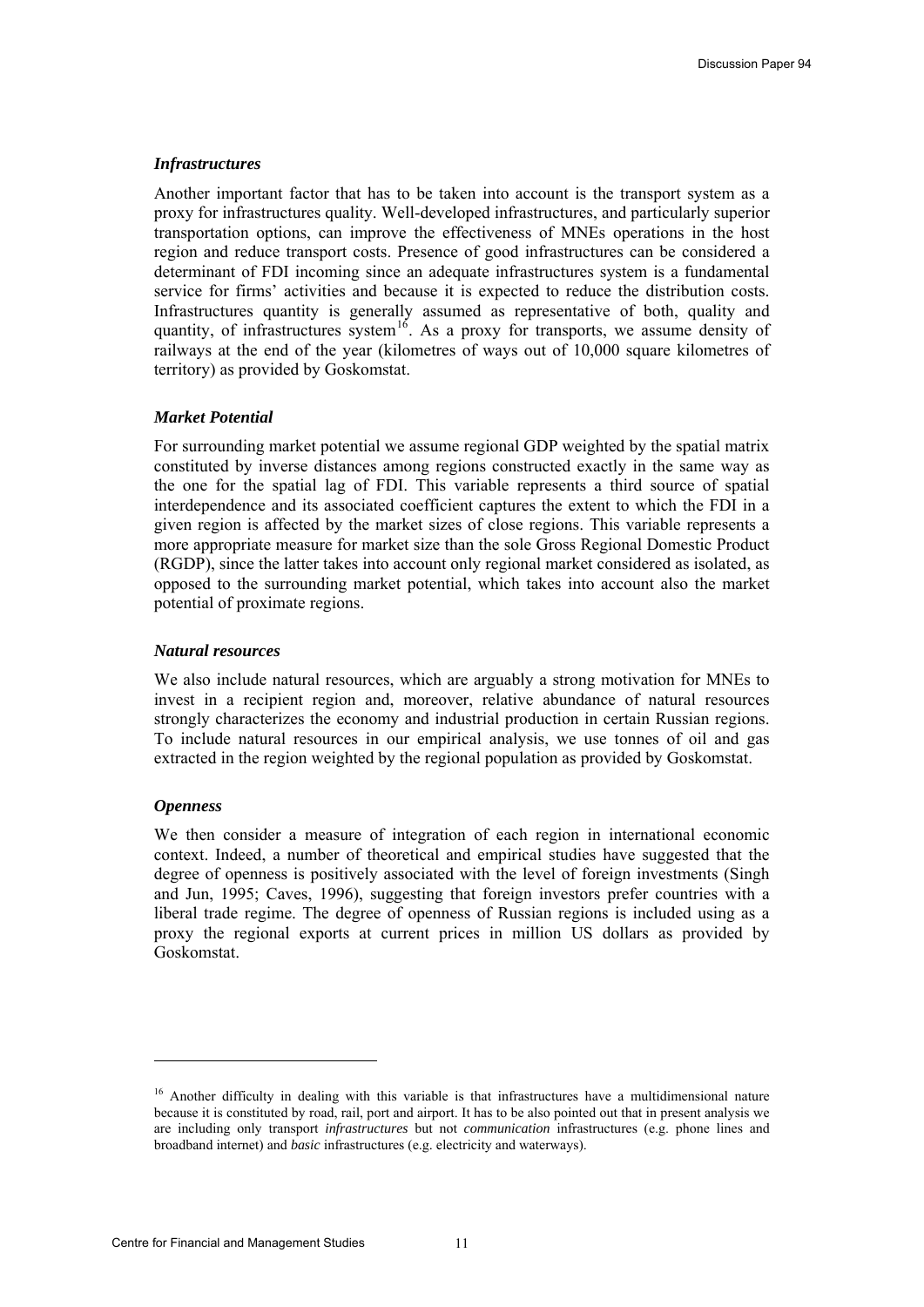#### <span id="page-11-0"></span>*Investment risk*

Finally, we include a measure of investment risk. The underlying hypothesis is that quality of public institutions and investment climate are very likely to affect FDI incoming and, therefore, firms would be adverse to invest in relatively less stable economies. The quality of institutions is likely to be an important determinant of FDI activity, particularly for transition economies, for a variety of reasons: poor legal protection of assets increases the chance of expropriation of a firm's assets; poor quality of institutions and/or corruption affects markets efficiency and increases costs of doing business; finally, poor institutions often lead to poor infrastructure (i.e., public goods). However, estimating investment risk's influence in an empirical analysis presents some problems. First, inclusion of qualitative and multidimensional concept in a quantitative analysis is difficult and not always meaningful. Second, these measures often present little changes over time being, therefore, not so informative in a dynamic panel data setting. Third, these investment risk indexes are usually composite measures and in some cases their components are the same or similar to other regressors, thus generating multicollinearity (for instance, there might be an investment climate composite index including GDP, usually included in the analysis as market size measures).

As previous studies on FDI across Russian regions, we make use of the index provided by the rating agency of "Ekspert" magazine. "Ekspert" is a well known Russian language magazine<sup>[17](#page-11-0)</sup> created in 1995; from 1996 it publishes a synthetic index that rank Russian regions investment attractiveness. "Ekspert" publishes two indeces: investment risk and investment potential. The first is composed by seven different risks: legislative, political, economic, financial, social, criminal and ecological; the latter is a weighted average of eight dimensions: labour, consumption, production, financial, institutional, innovative, infrastructural, natural resources. In our empirical analysis we consider the investment risk. Higher values of the index indicate worse investment environment.

# **6. The data**

l

The Russian Federation is characterized by a very complex administrative organization. The first major administrative division includes seven federal districts (Central Federal District, North West Federal District, South Federal District, Volga Federal District, Ural Federal District, Siberian Federal District, Far Eastern Federal District). Each federal district is sub-divided into a series of entities that can take one of three different forms: *oblast* (region, province), *kraj* (territory) and republic. Some regions are further subdivided into entities classified as autonomous regions (*Avtonomnje Okrugi*).

The only reliable dataset for the Russian Federation is the one collected by Goskomstat providing data for 88 regions. This source however suffers from several limitations. Data are either completely missing or sporadically available for ten of the regions, which are, therefore, to be excluded from this analysis. Indeed, data for the Chechen Republic are entirely missing for all the variables included in the analysis<sup>[18](#page-11-0)</sup>. FDI data are not available for ten autonomous regions – Nenetsia, Parma, Yamalo-Nenetskiy, Khanty-Mansiyskiy, Taymyr, Evenkia, Ust-Ord Buriatia, Aghin Buriatia and Koryakia – yet it must be pointed

<sup>&</sup>lt;sup>17</sup> For the data, see www.gateway2russia.com.

<sup>&</sup>lt;sup>18</sup> The reason in this case is straightforward, as this region has been land of war since 1994.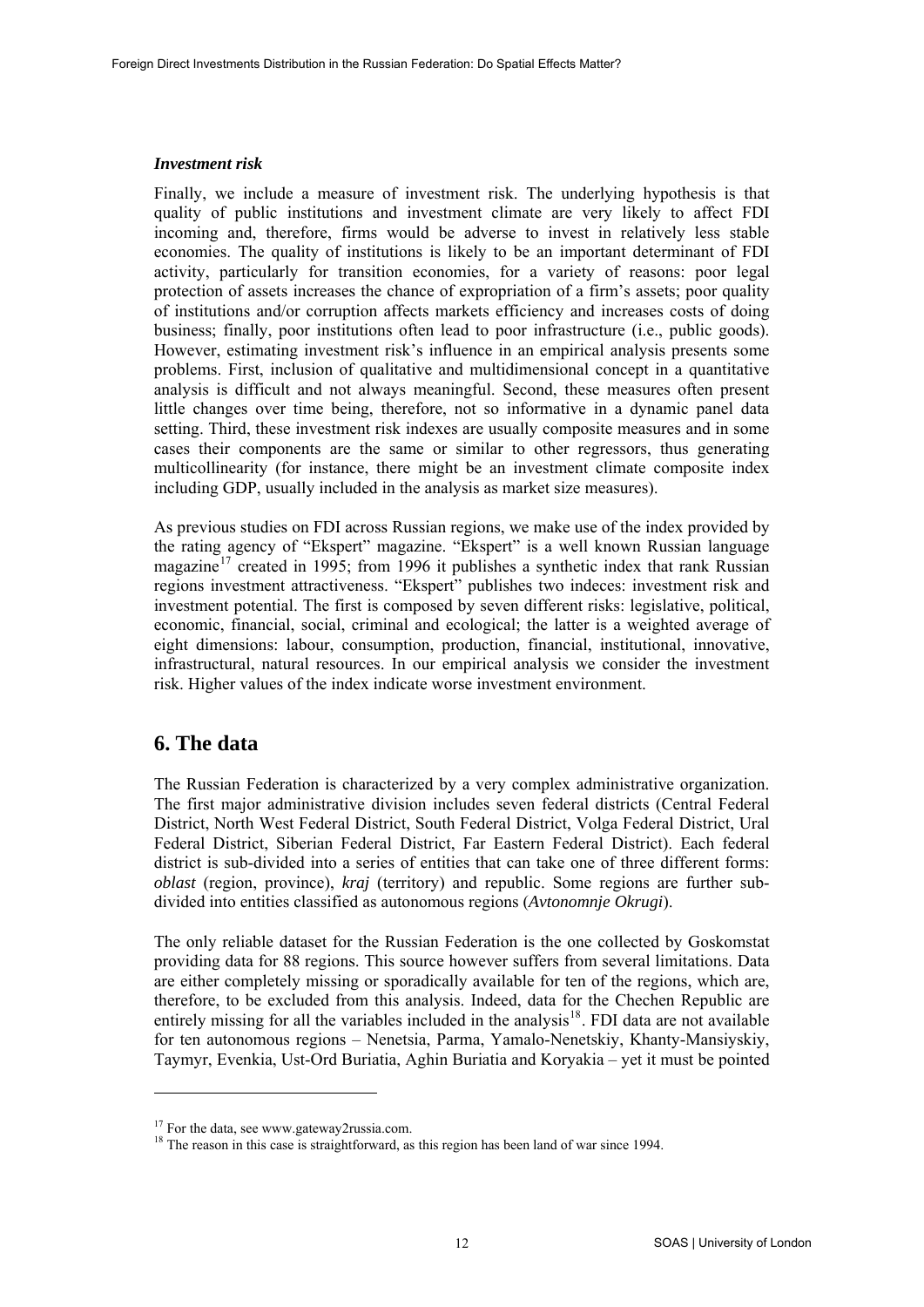<span id="page-12-0"></span>out that the majority of these are treated as parts of other Russian regions and, as a result, are included in the study, albeit at a more general level of aggregation. Not considering the breakdown of the regions in their autonomous parts represent undoubtedly a remarkable loss of information. However, from en econometric point of view it prevents to incur the problem of double counting which is implicit in the Goskomstat dataset. To avoid double counting, where both regional level data and sub-regional level data (like autonomous regions) are reported, we use aggregate obtained as the sum of the reported lower level units and the higher level regional units (for example, we use the sum of the figures for Chanty-Mansijskij Autounomous Okrug, Jamalo Nenetskij Autonomous Okrug and the proper Tyumen region, when referring to the latter). Overall we end up by including in our analysis a panel of 77 (the number of regions reduces to 70 when including the variable for transport) Russian regions for the period 2000-2004.

A discussion a part deserves the data for FDI. International investments towards Russia are categorized into three different types: foreign direct investment, portfolio investment and others (these latter includes mainly bank deposit and trade credits). Generally speaking, FDI data suffer of general restrictions<sup>[19](#page-12-0)</sup>. The most common problem of FDI data which is also present in the Russian Federation, is the bias deriving by the fact that most companies have their headquarters in capital cities, even if they operate elsewhere (with a consequent overstatement of FDI inflows in Moscow) and the level of aggregation of data. Indeed, firm level data are preferable to regional level data.

As reported by Iwasaki & Suganuma (2005, p. 169-170), a legal definition of FDI in Russia can be found in Article II of the Law on Foreign Investment in the Russian Federation (9 July 1999), which states that "FDI is defined as (1) a 10% or higher investment by a foreign investor in share capital, (2) fixed capital investment in an affiliate of a foreign company established in Russia, (3) a lease by a foreign investor of an article classified in the list of external transaction goods between CIS states, which exceeds 100 million roubles"<sup>[20](#page-12-0)</sup>.

*Table 2* summarizes the distribution of FDI across the top 25 recipients regions<sup>[21](#page-12-0)</sup>, *Table 4* the distribution of the most important source countries investing in Russia and *Table 5* all the synthetic explanation of all the variables included in the different specifications of the model.

# **7. Results**

l

In this section we illustrate our results obtained through the use of a system GMM estimator *à la* Blundell and Bond (1998). *Table 6* displays results for 5 different specifications of our baseline model. We start presenting results for a simple spatial lag

<sup>&</sup>lt;sup>19</sup> For further discussion on FDI data restriction and pitfalls, see Stephan and Pfaffmann (2001).<br><sup>20</sup> This definition s to be in line with the general international definition, as it comes from IMF Balance of Payment Handbook.

<sup>21</sup> Foreign capital flow in Russia are monitored by Goskomstat and by Central Bank of Russia. The two methods are different: Goskomstat relies on custom statistics and on questionnaires and its methods are sometimes changing; Central Bank uses its own system for monitoring capital inflow and adheres to international standard for FDI data collection as indicated by international Monetary Fund. Due to different computation methods, the two sources may differ but, as Broadman and Recanatini (2001) point out, generally they have the same magnitude. In the present work we rely on Goskomstat data.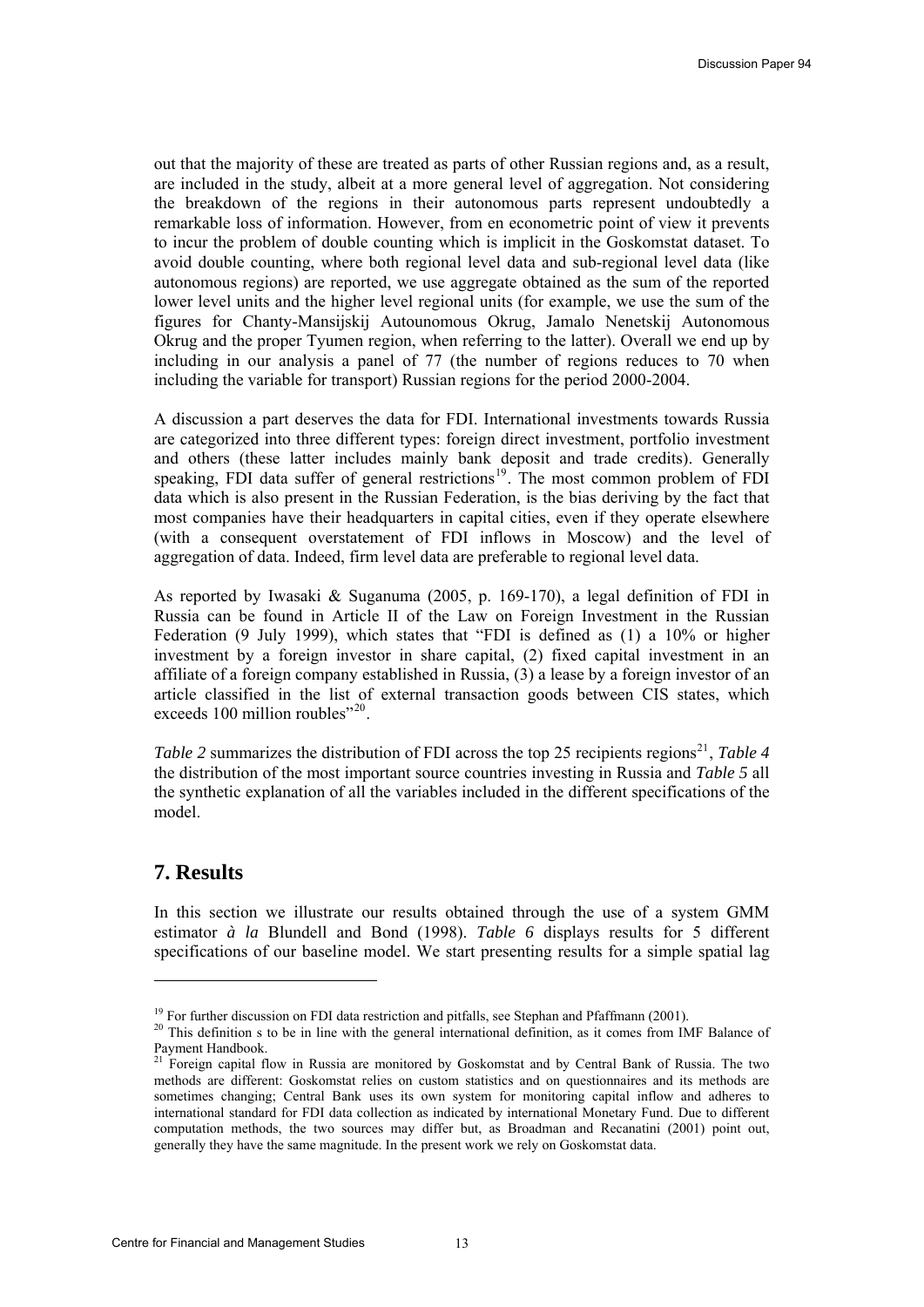estimation in which we include both the time and the space lag of the level of FDI. the two variables turn out to be very significant and confirm the hypothesis of a high persistency of FDI both over time and across space (column 1). The spatial dimension of the analysis is completed with the inclusion of our variable which accounts for the distance from the main source countries. This last appears also to be very significant and with the expected sign (the sign is positive because we are considering as weights the inverse of the distances). Remarkable is also the effect on the spatial lag, which remains significant and with same sign but rescaled in magnitude (column 2). This confirms the importance of considering the two spatial effects simultaneously.

To our core specification we then add other control variables to account for important factors affecting FDI as highlighted in the literature and some control variables which have been found relevant for the Russian context. Column 3 displays results for the market size, skilled labour, transport and export (as a proxy for openness). The market size and the skilled labour are both not significant. Transport and export are instead found to be strongly significant with the expect positive signs. This would confirm the hypothesis of the export platform as a driving force to attract FDI. Such a result is confirmed by the fourth column of *Table 6*, where also the surrounding market potential is found very significant and with the expected sign.

We conclude the analysis by including the production of hydrocarbons (Oil  $\&$  Gas) and the indicator for investment risk (Column 5). Quite striking is the insignificant negative sign relating oil and gas, which are pervasive in all the aspects of the Russian economy. This could be explained by the high level of capture that the state has been implementing with respect to the natural resource sector, preventing the penetration of foreign investors. The investment risk is instead found to play significantly a negative role in reducing the attractiveness of Russian regions as a possible location for foreign investors. It is worth to remark that when adding the effect of the investment risk, the effect of the distance from the source countries becomes insignificant, suggesting that the more a region is remote from the principal international investor, the more it is exposed to a qualitatively and institutionally poor investment environment.

Referring to the Bloningen framework as synthesized in *Table 7,* our econometric analysis suggests that in Russia the main driving force attracting foreign investor is a vertical specialisation with agglomeration (as expressed by the always positive significant coefficient associated to the special lag) coupled with a market potential in the surroundings of the recipient region.

The lower part of *Table 6* reports all the diagnostics which are necessary to assess the quality of the estimates through a dynamic GMM estimator. It should be first noticed that the number of observations decrease as we add new variables due to the missing values reported for some of them. Second, it is important to be noticed that all the tests provide satisfactory results for the estimates: autocorrelation of the first order is always present as it should be by construction; second order autocorrelation always absent; and the model is not over-identified.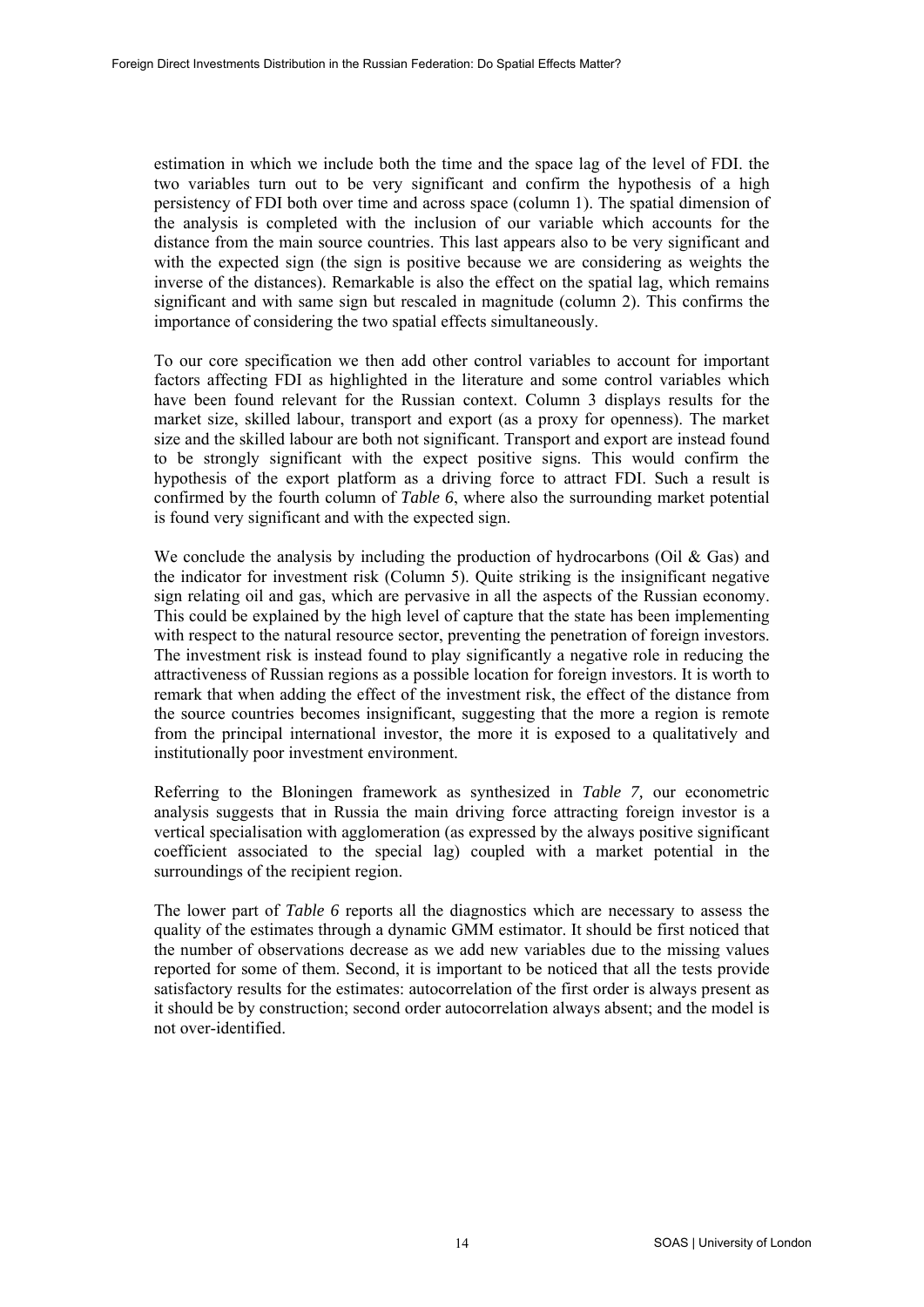### **8. Concluding remarks**

In this paper we conducted an analysis of the determinants of FDI towards the Russian Federation. We started providing a background for our analysis highlighting main findings of both the economic literature concerning FDI and the literature pertaining to the FDI in the Russian context. We then introduced our methodology, which encompasses simultaneously two spatial effects, distances among the 77 Russian regions and distance of the recipient regions from to the source countries.

Our results suggest that in the Russian context FDI are mainly driven by vertical specialization with agglomeration motivation. In addition, more remote (with respect to source countries) regions tend to be also less legally prepared to attract foreign investors. This raises a possible strand of research for further work in the field, in order to assess how the presence of foreign investors is beneficial to the institutional environment of Russian regions. Strikingly we have not found evidence of a positive correlation between FDI and the regional endowment of hydrocarbons and market size.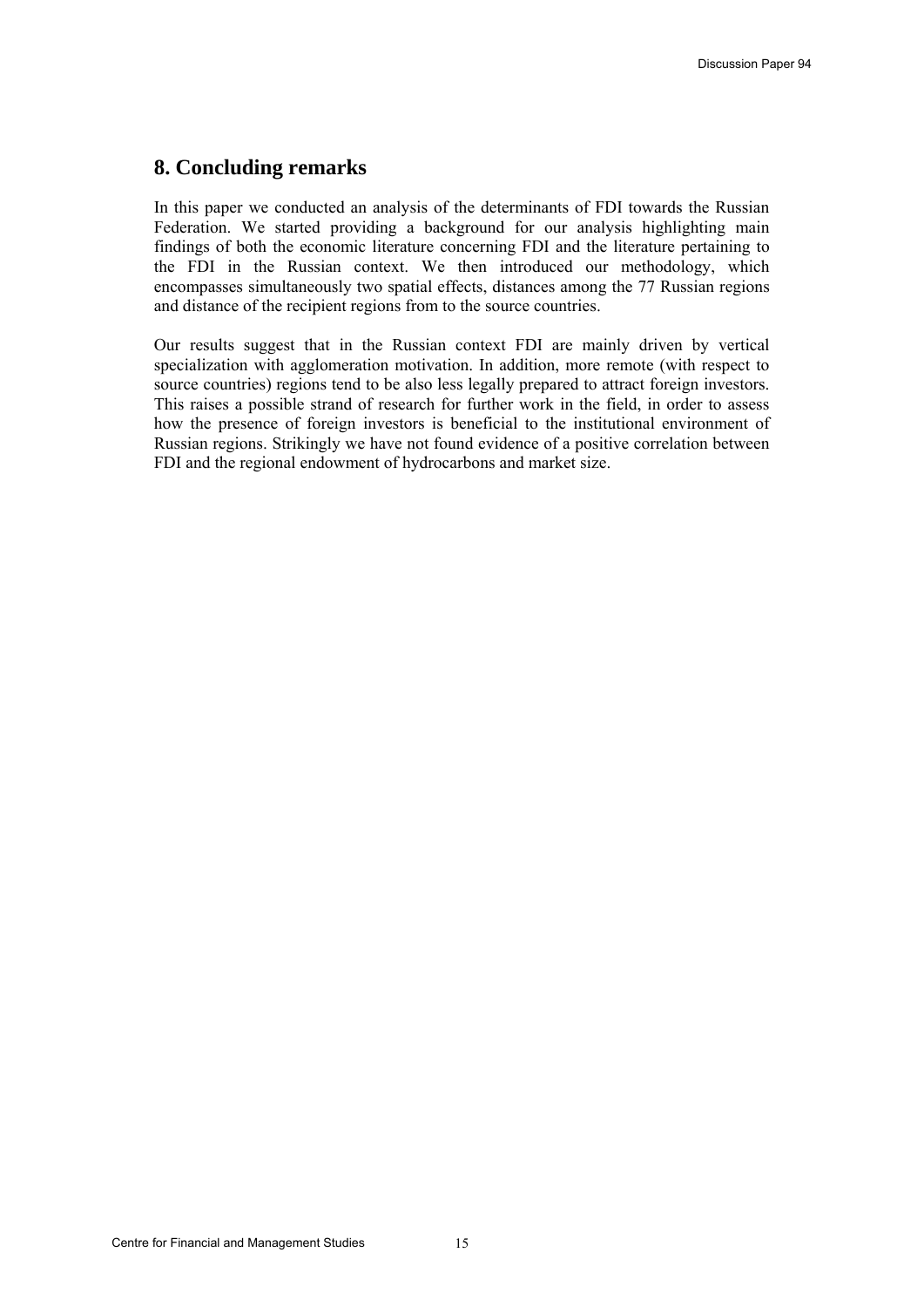### **References**

Ahrend R., (2000) "Foreign Direct Investment into Russia: Pain Without Gain?", in Russian Economic Trends.

Aizenman J., (2003) "Volatility, employment and the patterns of FDI in emerging markets", Journal of Development Economics, vol. 72, p. 585-601.

Anderson J., E., (1979) "A Theoretical Foundation for the Gravity Equation", American Economic Review, vol. 69, p. 106-116.

Anselin L., (1988), "Spatial Econometrics: Methods and Models", Dordrecht, Kluwer Academic Publishers.

Anselin L., Bera A., (1998) "Spatial Dependence in Linear Regression Models with an application to Spatial Econometrics" in A. Ullah and D.E.A. Giles (Eds.), "Handbook of Applied Economics Statistics", Springer Verlag, Berlin.

Anselin L., Griffith D., (1988), "Do spatial effects really matter in regression analysis?", Papers in Regional Science, vol. 65, p. 11-34.

Arellano M., Bond S., (1991) "Some tests of specification for panel data: MonteCarlo Evidence and an Application to employment equations", Review of Economics Studies, vol. 58, p. 227-297.

Arellano M., Bover O., (1995) "Another Look at the Instrumental Variable Estimator of Error-Components Models", Journal of Econometrics, vol. 68, p. 29-52.

Baltagi B. H., Egger P., Pfaffermayr M., (2005) "Estimating models of complex FDI: are there third-country effects?", Centre for Policy Research Working Paper, no. 73.

Bergstrand J. H., (1985) "The Gravity Equation in International Trade: Come microeconomic Foundations and Empirical Evidence", The Review of Economics and Statistics, vol. 67, p. 474-481.

Bevan B., Estrin S., Meyer K., (2004) "The Determinants of Foreign Direct Investment in Transition Economies," International Business Review, vol. 13, p. 43-64.

Blonigen B. A., Davies R. B., Waddell G. R., Naughton H. T., (2007) "FDI in space: Spatial autoregressive relationships in foreign direct investment", European Economic Review, vol. 51, p. 1303-1325.

Blundell R., Bond S., (1998) "Initial Conditions and Moment Restrictions in Dynamic Panel Data Models", Journal of Econometrics, vol. 87, p. 115-143.

Blundell R., Bond S., (2000) "GMM estimation with persistent panel data: an application to production functions", Econometric Reviews, vol. 19, p. 321-340.

Bradshaw M., (1995) "Regional Patterns of Foreign Investment in Russia", Royal Institute of International Affairs, London.

Bradshaw M., (2002) "The Changing Geography of Foreign Investment in the Russian Federation", Russian Economic Trends, vol. 11, pp. 33-41.

Bradshaw M., Swain A., (2003) "Foreign Investment and Regional Development", in Bradshaw M., Stenning A., (eds.), "East Central Europe and the Former Soviet Union: The Post-Socialist States", Harlow, Pearson.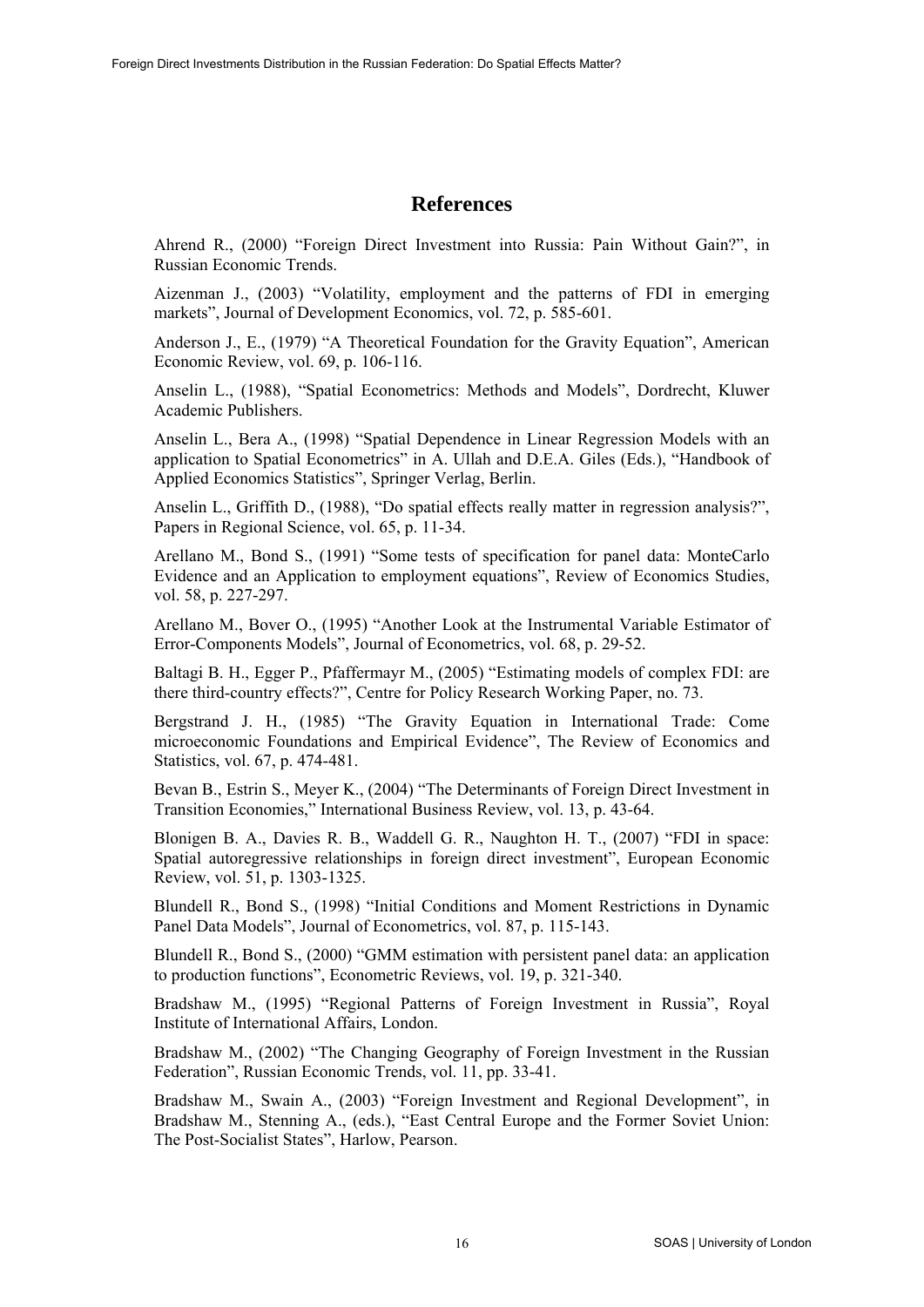Broadman H. G., Recanatini F., (2001) "Where Does All the Foreign Direct Investment Go In Russia?", World Bank Policy Research Working Paper, World Bank, Washington DC.

Brock G., (1998) "Foreign Direct Investment in Russia's Regions 1993-95. Why So Little and Where Has it Gone?" Economics of Transition, vol. 4, p. 349-360.

Buccellato T., (2007) "Convergence across Russian Regions: A Spatial Econometrics Approach," DeFiMS Discussion Papers, no 70.

Buccellato T., Mickievicz T., (2008) "Oil and Gas: a Blessing for Few Hydrocarbons and Within-Region Inequality in Russia", SSEES Working Paper Series, UCL.

Buck T., Filatochev I., Nolan P., Wright M., (2000) "Different paths to economic reform in Russia and China: causes and consequences", Journal of World Business, vol. 35, p. 379-400.

Carstensen K., Toubal F., (2004) "Foreign direct investment in Central and Eastern European countries: a dynamic panel analysis," Journal of Comparative Economics, vol. 32, p. 3-22.

Caves R. E., (1996) "Multinational Enterprise and Economic Analysis", (second edition), Cambridge University Press, London.

Chakrabarti A., (2003) "A theory of the spatial distribution of foreign direct investment, International Review of Economics and Finance, vol. 12, p. 149-169.

Cheng L., Kwan Y., (2000) "What are the Determinants of the Location of Foreign Direct Investment? The Chinese Experience," Journal of International Economics, vol. 51, p.379-400.

Coughlin C., Segev E., (1999) "Foreign direct investment in China: a spatial econometric study", Working Papers 1999-2001, Federal Reserve Bank of St. Louis.

Deichmann J., (2001) "Distribution of Foreign Direct Investment among Transition Economies in Central and Eastern Europe", Post-Soviet Geography and Economics, vol. 42, p. 142-152.

Disdier A., Mayer T., (2004) "How Different is Eastern Europe? Structure and Determinants of Location Choices by French Firms in Eastern and Western Europe", Journal of Comparative Economics, vol. 32, p. 280-296.

Dunning J. H., (1980) "Toward an eclectic theory of international production: some empirical tests", Journal of International Business Studies, vol. 11, p. 9-31.

Ekspert magazine: http://www.raexpprt.ru (various issues).

Fabry N., Zeghni S. (2002) "Foreign direct investment in Russia: how the investment climate matters", Communist and Post-Communist Studies, vol. 35, p. 289-303.

Frenkel M., Funke K., Stadtmann G., (2004) "A panel analysis of bilateral FDI flows to emerging economies", Economic systems, vol. 28, p 281-300.

Globerman S., Shapiro D., Tang Y., (2006) "Foreign direct investment in emerging and transition European countries," International Finance Review, vol. 6, p. 431-459.

Hanson G., (2001) "Should Countries Promote Foreign Direct Investment?", G-24 discussion Paper, no. 9, UNCTAD.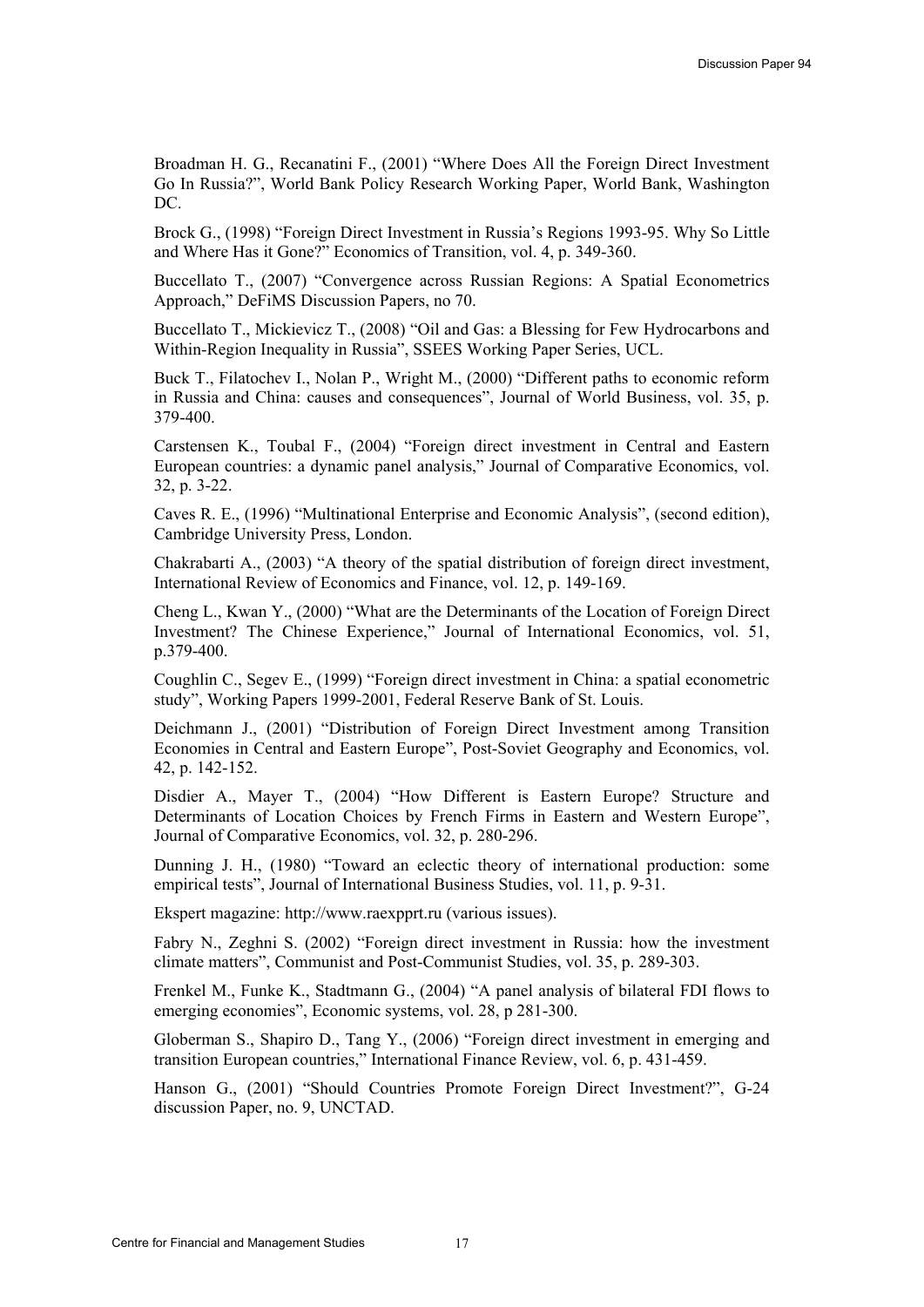Hayakawa K., (2007) "Small Sample Bias Properties of the System GMM Estimator in Dynamic Panel Data Models", Economic Letters, vol. 95, p. 32-38.

Head K, Ries J., Swenson D., (1995) "Agglomeration Benefits and Location Choice: Evidence from Japanese Manufacturing Investment in the United States," Journal of International Economics, vol. 38, p 223-247.

Hines J., (1996) "Altered States: Taxes and the Location of Foreign Direct Investment in America", American Economic Review, vol. 86, p. 1076-1094.

Hong E., Li T., Sun L., (2007) "Location of Foreign Direct Investment in China: A Spatial Dynamic Panel Data Analysis by Country of Origin", DeFiMS Discussion Paper.

Hosseini H., (2005) "An economic theory of FDI: A behavioural economics and historical approach", The Journal of Socio-Economics, vol. 34, p. 528-541.

Iwasaki I., (2004) "Foreign Direct Investment and Corporate reconstructing in Hungary", Hitotsubashi Journal of Economics, vol. 45, p. 93-118.

Iwasaki I., Suganuma K., (2005) "Regional Distribution of Foreign Direct Investment in Russia", Post-Communist Economies, vol. 17, p. 153-172.

Ledyaeva S., (2007) "Spatial econometric analysis of determinants and strategies of FDI in Russian regions in pre and post-1998 financial crisis periods", BOFIT Discussion Papers, no. 15.

Ledyaeva S., Linden M., (2006a) "Foreign direct investment and economic growth: Empirical evidence from Russian regions", BOFIT Discussion Papers, no. 17.

Ledyaeva S., Linden M., (2006b) "Testing for FDI gravity model in Russian regions", Working paper no 32/06, Department of Business and Economics, University of Joensuu.

Levin M., Satarov G., (2000) "Corruption and institutions in Russia. European Journal of Political Economy, vol. 16, p. 113-132.

Linz S. J., (2001) "Restructuring with what success? A case study of Russian firms", Comparative Economic Studies, vol. 43, p. 75–99.

Liuhto K, Pelto E., Lipponen K., (2004) "Where to Do Business in Russia? A Report on Russian Regions, Firms, Foreign Trade and Investment Flows", Pan European Institute, http://www.tukkk.fi/pei/e/.

Markusen J. R., (1990) "First Mover Advantage, Blockaded Entry and the Economics of Uneven Development," NBER Working Paper, no. 3284.

Markusen J. R., (1995) "The Boundaries of Multinational Enterprise and the Theory of International Trade", Journal of Economic Perspectives, vol. 9.

Markusen J. R., Ekholm K., Forslid R., (2003) "Export-platform Foreign Direct Investment", NBER Working Paper, no. 9517.

Markusen J. R., Maskus K. E., (2001) "General-equilibrium approaches to the multinational firm: a review of theory and evidence", NBER Working Paper, no. 8334.

Markusen J. R., Venables A. J., (1998) "Multinational Firms and the New Trade Theory", Journal of International Economics, vol. 46, p. 183-203.

Markusen J. R., Venables A. J., (1999). "Foreign direct investment as a catalyst for industrial Development", European Economic Review, vol. 43, p. 335-356.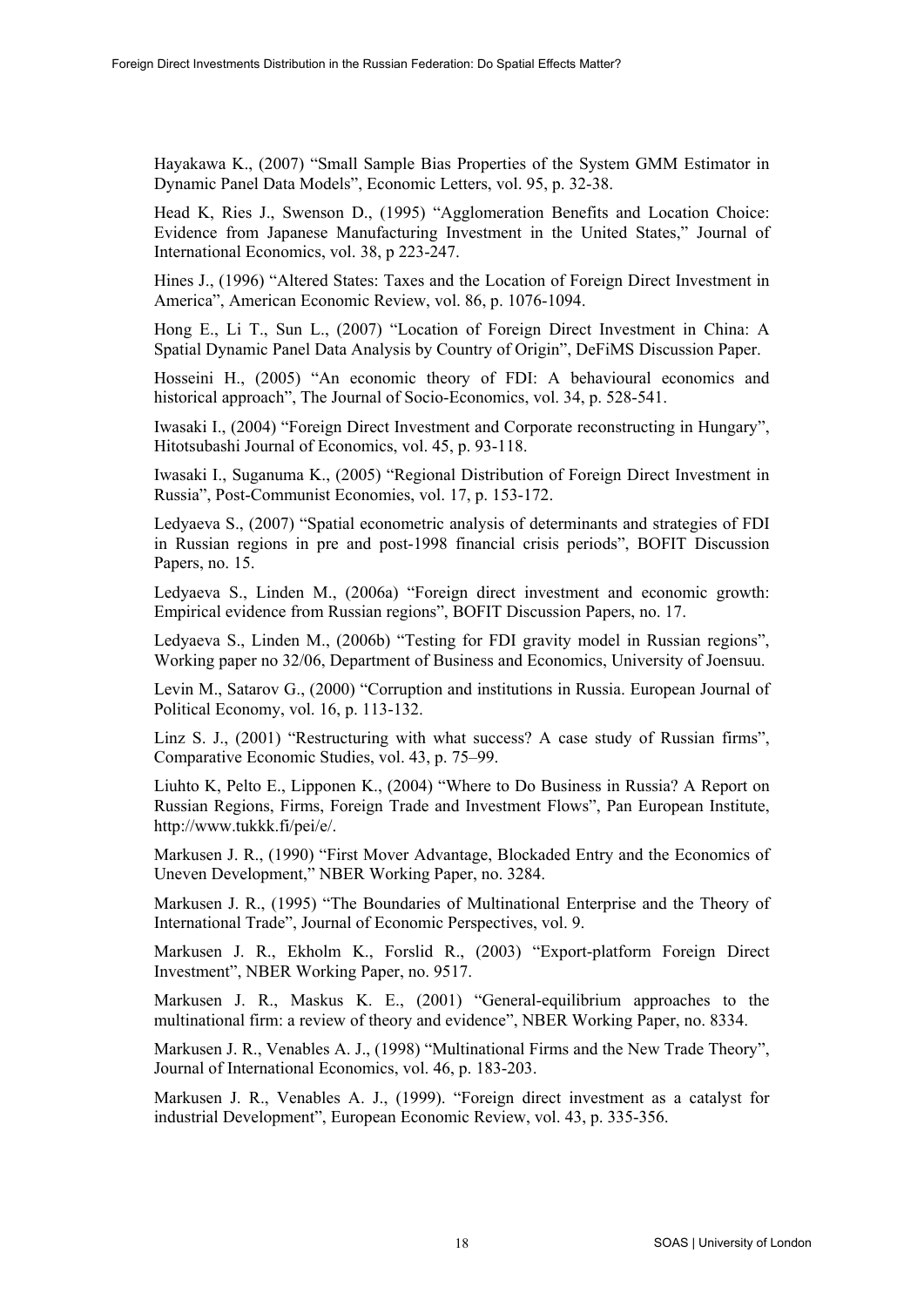Markusen J. R., Venables A. J., (2000) "The theory of endowment, intra-industry and multinational trade", Journal of International Economics, vol. 52, p. 209-234.

Moers L., (2000) "Determinants of enterprise restructuring in transition: description of a survey in Russian industry", Post-Communist Economies, vol. 12, p. 307-335.

Mutl J., (2006) "Dynamic Panel Data Models With Spatially Correlated Disturbances", Dissertation submitted to the Faculty of the Graduate School of the University of Maryland, College Park in partial fulfilment of the requirements for the degree of Doctor of Philosophy.

OECD, (2001) "The Investment Environment in the Russian Federation. Laws, Policies and Institutions", OECD, Paris.

Ögütçü M., (2002) "Attracting Foreign Direct Investment for Russia's Modernization: Battling Against the Odds", OECD Russia Investment Roundtable, June 2002, Saint Petersburg.

Popov V., (2001) "Reform Strategies and Economic Performance of Russia's Regions", World Development, vol. 29, p. 865-886.

Singh H., Jun K. W., (1995) "Some New Evidence on Determinants of Foreign Direct Investment in Developing Countries", The World Bank Policy Research Working Paper, World Bank, Washington DC.

Stephan M., Pfaffmann E., (2001) "Detecting the pitfalls of data on foreign direct investment: scope and limits of FDI data", Management International Review, vol. 41, p. 189-218.

Valiullin K., (2007) "Russia's Economic Space: Currencies, Oil, Investment", Studies on Russian Economic Development, vol. 18, p. 141-152.

Vernon R., (1966) "International Investment and International Trade in the Product Cycle", Quarterly Journal of Economics, vol. 80.

Yeaple S. R., (2003) "The complex integration strategies of multinationals and cross country dependencies in the structure of foreign direct investment", Journal of International Economics, vol. 60, p. 293-314.

Yudaeva K., Kozlov K., Melentieva N., Ponomareva N., (2001) "Does Foreign Ownership Matter? Russian Experience", New Economic School Working Paper, p. 1-42, Moscow.

Zsuzsa L., (2003) "Attraction versus Repulsion – Foreign Direct Investment in Russia", Development and Finance, vol. 1, p. 51-62.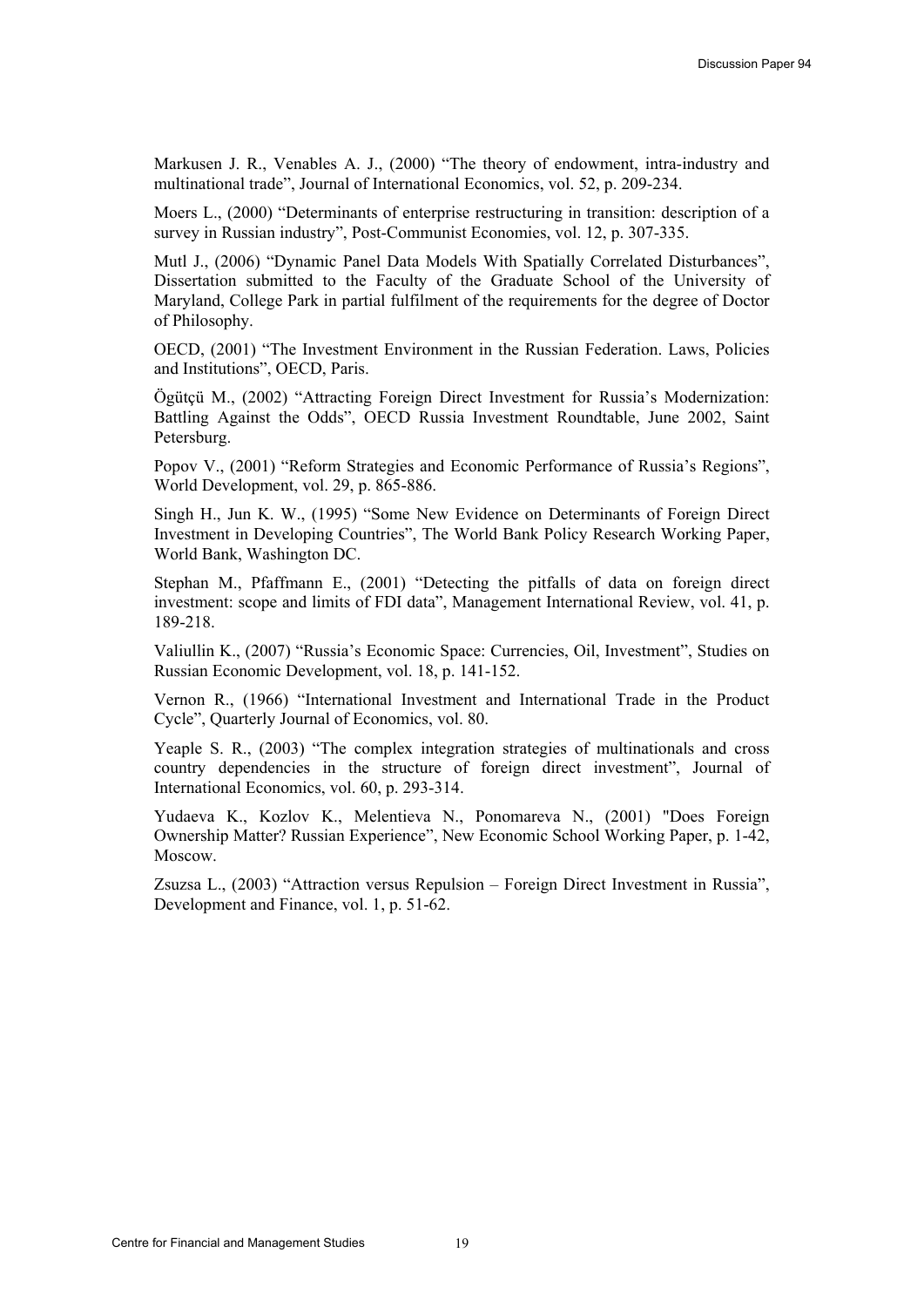| <b>AUTHOR</b>                     | <b>VARIABLE</b>                | <b>PROXY</b>                                              | <b>SIGN</b>    | <b>MAIN FINDINGS</b>                                                                                               |  |
|-----------------------------------|--------------------------------|-----------------------------------------------------------|----------------|--------------------------------------------------------------------------------------------------------------------|--|
|                                   | Market size                    | Gross Regional Product                                    | $+$            |                                                                                                                    |  |
| <b>Brock</b><br>(1998)            | Crime                          | Number of registered<br>crimes per 100.000<br>inhabitants | $\overline{a}$ | Market size and crime are the most<br>important determinants in the<br>regional distribution of foreign            |  |
|                                   | Education                      | Employed work force<br>with higher education              | $^{+}$         | capital in Russia                                                                                                  |  |
|                                   | Market size                    | <b>Gross Regional Product</b>                             | $+$            | Market size, infrastructure                                                                                        |  |
| Broadman<br>and<br>Recanatini     | Infrastructures<br>development | Paved roads                                               | $^{+}$         | development, and policy framework<br>factors (interaction variable of<br>domestic investment and investment        |  |
| (2001)                            | Investment<br>climate          | Investment rating x<br>Domestic investment                | $^{+}$         | rating) explain much of the variation<br>of FDI across Russian regions                                             |  |
|                                   | Market size                    | <b>PCA</b><br>$^{+}$                                      |                | The most important factors for FDI                                                                                 |  |
| Iwasagi and<br>Suganuma<br>(2005) | Climate                        | Temperature in January                                    |                | location are natural resources, market                                                                             |  |
|                                   | Natural resources              | Rating by Ekspert<br>magazine                             | $^{+}$         | size and socio-economic<br>development factors                                                                     |  |
|                                   | Degree of<br>urbanisation      | Ratio of urban population<br>to total population          | $^{+}$         | (industrialisation and urbanisation).<br>Climate and some of the favourable<br>regionally discriminatory FDI       |  |
|                                   | Degree of<br>industrialisation | Ratio of industrial<br>production to GRP                  | $^{+}$         | measures may display a certain<br>effect.                                                                          |  |
|                                   | Market size                    | Gross Regional Product                                    | $+$            | The most important factors in                                                                                      |  |
|                                   | Distance                       | Distance                                                  |                | explaining the number of foreign                                                                                   |  |
| Ledyaeva<br>and Linden<br>(2006)  | Agglomeration                  | Ratio of GRP on region's<br>surface (square km.)          | $^{+}$         | firms in a particular Russian region<br>are: gross products of host regions<br>and source countries, agglomeration |  |
|                                   | Natural resources              | Ratio of graduated in<br>$^{+}$<br>total population       |                | effect and an abundance of skilled<br>labour.                                                                      |  |
|                                   | Market size                    | <b>PCA</b>                                                | $\ddot{}$      |                                                                                                                    |  |
|                                   | Presence of port               | No. of sea ports in a<br>region                           | $^{+}$         | The most important determinants of                                                                                 |  |
| Ledyaeva<br>(2007)                | Presence of big<br>cities      | Dummy variable of 13<br>biggest cities in Russia          | $^{+}$         | FDI inflows into Russian regions are:<br>market size, presence of big cities,<br>presence of sea ports, natural    |  |
|                                   | Natural resources              | Oil and gas index                                         | $+$            | resources and political risk.                                                                                      |  |
|                                   | Political risk                 | Rating by Ekspert<br>magazine                             |                |                                                                                                                    |  |

*Table 1: Main findings of previous studies on FDI distribution in Russian regions*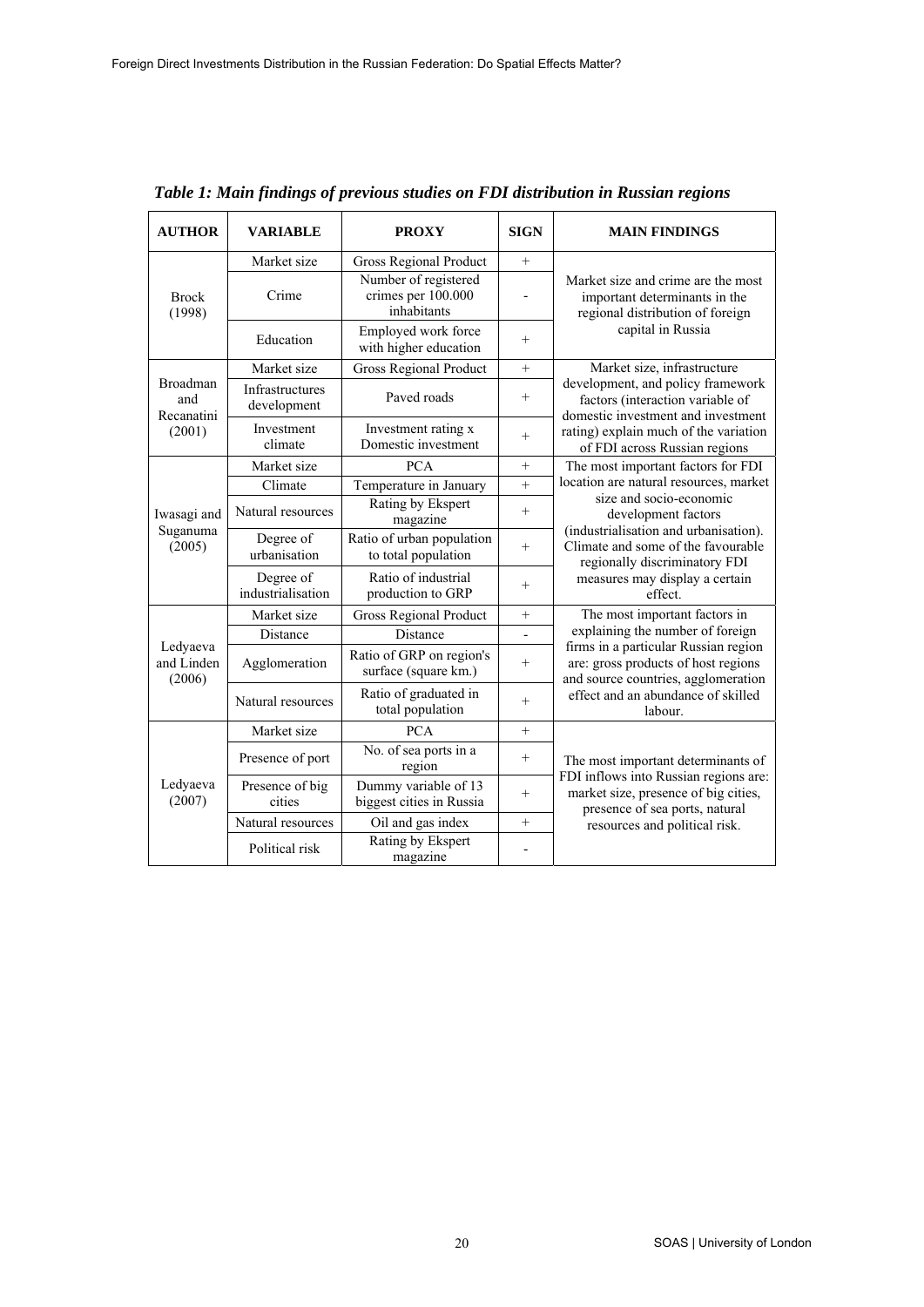| <b>REGION</b>                             | <b>FDI 2000</b> | $\frac{0}{0}$ | <b>REGION</b>                             | <b>FDI 2001</b> | $\frac{0}{0}$ | <b>REGION</b>                             | <b>FDI 2002</b> | $\frac{0}{0}$ |
|-------------------------------------------|-----------------|---------------|-------------------------------------------|-----------------|---------------|-------------------------------------------|-----------------|---------------|
| G. Moskva                                 | 1.472.807       | 33,25%        | G. Moskva                                 | 1.154.657       | 29,01%        | G. Moskva                                 | 1.508.680       | 37,70%        |
| Krasnodarskij kpaj                        | 958.892         | 21,65%        | Krasnodarskij kpaj                        | 686.311         | 17,24%        | Sachalinskaja Oblast                      | 679.771         | 16,99%        |
| Sachalinskaja Oblast                      | 246.131         | 5,56%         | Sachalinskaja Oblast                      | 374.597         | 9,41%         | Moskovskaja Oblast                        | 589.146         | 14,72%        |
| Leningradskaja Oblast                     | 205.462         | 4,64%         | Moskovskaja Oblast                        | 312.663         | 7,86%         | Tjumenskaja Oblast                        | 168.733         | $4,22\%$      |
| Moskovskaja Oblast                        | 204.938         | 4,63%         | Leningradskaja Oblast                     | 238.193         | 5,98%         | Leningradskaja Oblast                     | 115.352         | 2,88%         |
| Novosibirskaja Oblast                     | 151.782         | 3,43%         | Samarskaja Oblast                         | 117.611         | 2,96%         | Sverdlovskaja Oblast                      | 99.719          | 2,49%         |
| Tjumenskaja Oblast                        | 147.996         | 3,34%         | G. Sankt-Peterburg                        | 114.081         | 2,87%         | Samarskaja Oblast                         | 97.721          | 2,44%         |
| G. Sankt-Peterburg                        | 146.681         | 3,31%         | Tjumenskaja Oblast                        | 110.284         | 2,77%         | Apchangelskaja Oblast                     | 96.452          | 2,41%         |
| Volgogradskaja Oblast                     | 76.943          | 1,74%         | Sverdlovskaja Oblast                      | 101.606         | 2,55%         | Krasnodarskij kpaj                        | 90.003          | 2,25%         |
| Kalužskaja Oblast                         | 74.241          | 1,68%         | Novosibirskaja Oblast                     | 89.077          | 2,24%         | G. Sankt-Peterburg                        | 84.082          | 2,10%         |
| Sverdlovskaja Oblast                      | 73.550          | 1,66%         | Orenburgskaja Oblast                      | 82.517          | 2,07%         | Rostovskaja Oblast                        | 52.650          | 1,32%         |
| Samarskaja Oblast                         | 59.630          | 1,35%         | Primorskij kraj                           | 65.812          | 1,65%         | Kalužskaja Oblast                         | 35.412          | 0,88%         |
| Respublika Tatarstan                      | 53.655          | 1,21%         | Permskaja Oblast                          | 60.916          | 1,53%         | Stavropolskij kpaj                        | 33.933          | 0,85%         |
| Orenburgskaja Oblast                      | 51.157          | 1,16%         | Respublika Karelija                       | 34.311          | 0,86%         | Astrachanskaja Oblast                     | 31.367          | 0,78%         |
| Rostovskaja Oblast                        | 40.819          | 0,92%         | Respublica Komi                           | 34.142          | 0,86%         | Penzenskaja Oblast                        | 27.448          | 0,69%         |
| Orlovskaja Oblast                         | 40.346          | 0.91%         | Volgogradskaja Oblast                     | 31.853          | 0.80%         | Primorskij kraj                           | 25.834          | 0.65%         |
| Permskaja Oblast                          | 37.109          | 0,84%         | Kalužskaja Oblast                         | 31.472          | 0,79%         | Kirovskaja Oblast                         | 25.705          | 0,64%         |
| Primorskij kraj                           | 30.488          | 0.69%         | Novgorodskaja Oblast                      | 23.839          | 0,60%         | Vladimirskaja Oblast                      | 18.854          | 0,47%         |
| Murmanskaja Oblast                        | 29.250          | 0,66%         | Rostovskaja Oblast                        | 20.292          | 0,51%         | Irkutskaja oblast                         | 18.142          | 0.45%         |
| Nižegorodskaja Oblast                     | 27.513          | 0.62%         | Nižegorodskaja Oblast                     | 19.828          | 0,50%         | Tomskaia Oblast                           | 16.279          | 0,41%         |
| Celjabinskaja Oblast                      | 27.069          | 0,61%         | Tverskaja Oblast                          | 19.398          | 0,49%         | Nižegorodskaja Oblast                     | 15.101          | 0,38%         |
| Respublica Komi                           | 23.226          | 0,52%         | Respublika Baškortostan                   | 19.360          | 0,49%         | Kostromskaja Oblast                       | 13.102          | $0.33\%$      |
| Stavropolskij kpaj                        | 21.753          | 0,49%         | Cuvašskaja Respublika                     | 18.169          | 0,46%         | Novgorodskaja Oblast                      | 12.085          | 0,30%         |
| Tulskaja Oblast                           | 20.467          | 0.46%         | Orlovskaja Oblast                         | 17.972          | 0,45%         | Tulskaja Oblast                           | 11.775          | 0.29%         |
| Novgorodskaja Oblast                      | 19.699          | 0,44%         | Stavropolskij kpaj                        | 17.577          | 0,44%         | Lipeckaja Oblast                          | 10.494          | 0,26%         |
| OTHER REGIONS                             | 187.396         | 4,23%         | <b>OTHER REGIONS</b>                      | 183.462         | 4,61%         | <b>OTHER REGIONS</b>                      | 124.160         | 3,10%         |
| <b>TOTAL RUSSIAN</b><br><b>FEDERATION</b> | 4.429.000       |               | <b>TOTAL RUSSIAN</b><br><b>FEDERATION</b> | 3.980.000       |               | <b>TOTAL RUSSIAN</b><br><b>FEDERATION</b> | 4.002.000       |               |

*Table 2 (continue): Distribution of Foreign Direct Investments across the top 25 recipient regions (2000-2005, thousands US Dollars)*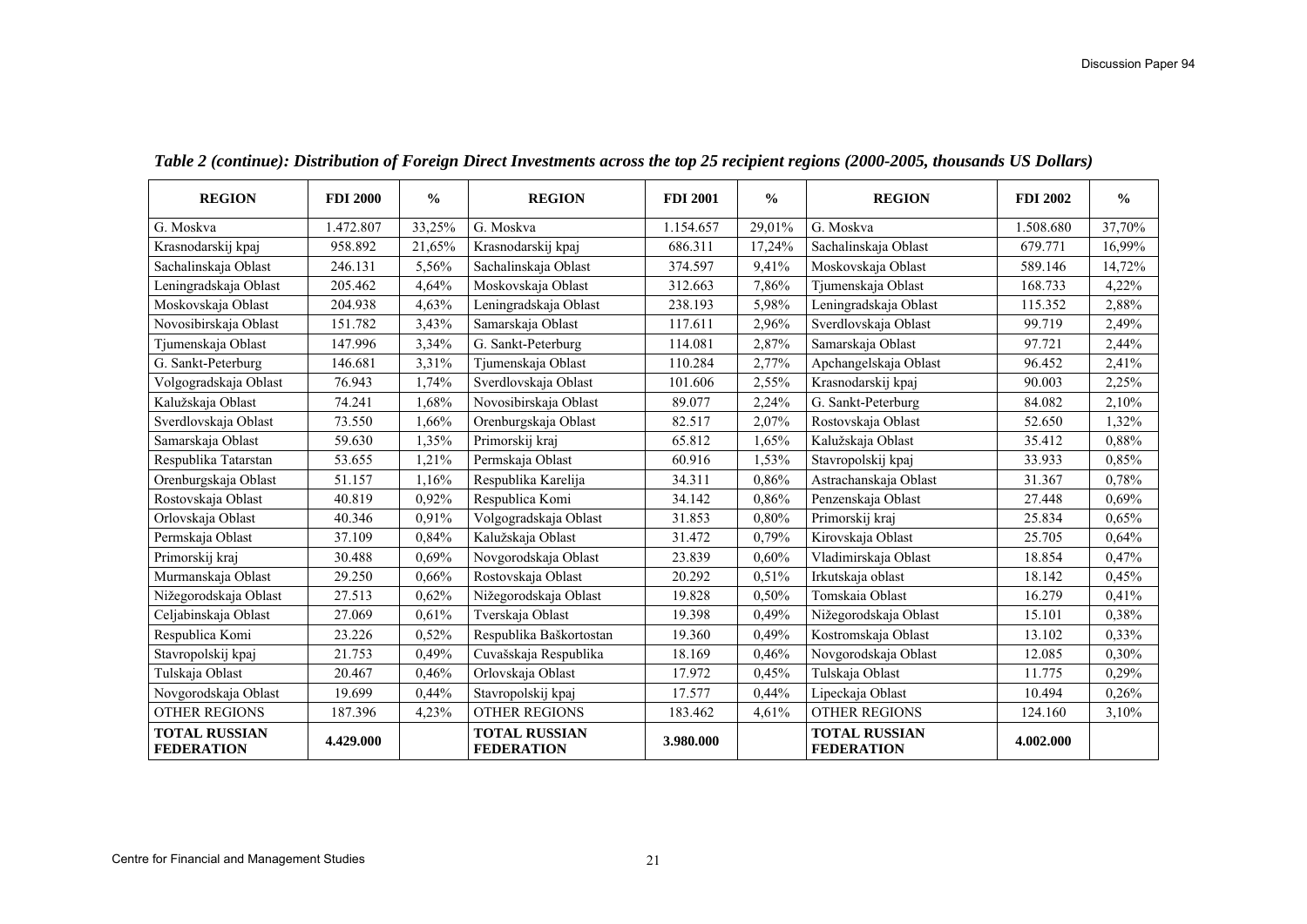| <b>REGION</b>                             | <b>FDI 2003</b> | $\frac{0}{0}$ | <b>REGION</b>                             | <b>FDI 2004</b> | $\frac{0}{0}$ | <b>REGION</b>                             | <b>FDI 2005</b> | $\frac{0}{0}$ |
|-------------------------------------------|-----------------|---------------|-------------------------------------------|-----------------|---------------|-------------------------------------------|-----------------|---------------|
| G. Moskva                                 | 2.482.963       | 36,62%        | Sachalinskaja Oblast                      | 3.272.077       | 34,74%        | Sachalinskaja Oblast                      | 3.800.751       |               |
| Sachalinskaja Oblast                      | 2.007.726       | 29,61%        | G. Moskva                                 | 1.857.211       | 19,72%        | Omskaia Oblast                            | 3.081.021       |               |
| Moskovskaja Oblast                        | 706.769         | 10,42%        | Lipeckaja Oblast                          | 1.077.771       | 11,44%        | G. Moskva                                 | 2.060.419       |               |
| Tjumenskaja Oblast                        | 178.340         | 2,63%         | Tjumenskaja Oblast                        | 776.637         | 8,24%         | Moskovskaja Oblast                        | 1.098.218       |               |
| Krasnodarskij kpaj                        | 143.911         | 2,12%         | Moskovskaja Oblast                        | 762.905         | 8,10%         | Tjumenskaja Oblast                        | 734.690         |               |
| Leningradskaja Oblast                     | 118.156         | 1,74%         | Samarskaja Oblast                         | 159.864         | 1,70%         | Krasnodarskij kpaj                        | 298.032         |               |
| Apchangelskaja Oblast                     | 105.895         | 1,56%         | Kostromskaja Oblast                       | 144.136         | 1,53%         | G. Sankt-Peterburg                        | 249.439         |               |
| Novgorodskaja Oblast                      | 101.085         | 1,49%         | Leningradskaja Oblast                     | 132.575         | 1,41%         | Leningradskaja Oblast                     | 222.290         |               |
| Respublika Tatarstan                      | 77.054          | 1,14%         | G. Sankt-Peterburg                        | 111.909         | 1,19%         | Novgorodskaja Oblast                      | 178.733         |               |
| Sverdlovskaja Oblast                      | 75.599          | 1,11%         | Celjabinskaja Oblast                      | 104.259         | 1,11%         | Vladimirskaja Oblast                      | 137.319         |               |
| Samarskaja Oblast                         | 72.077          | 1,06%         | Respublika Baškortostan                   | 89.005          | 0,94%         | Kostromskaja Oblast                       | 136.389         |               |
| G. Sankt-Peterburg                        | 70.283          | 1,04%         | Respublika Tatarstan                      | 79.225          | 0,84%         | Apchangelskaja Oblast                     | 99.533          |               |
| Astrachanskaja Oblast                     | 54.767          | 0,81%         | Novgorodskaja Oblast                      | 71.154          | 0,76%         | Kemerovskaja Oblast                       | 98.696          |               |
| Omskaia Oblast                            | 44.270          | 0,65%         | Krasnodarskij kpaj                        | 62.692          | 0,67%         | Amurskaja Oblast                          | 95.330          |               |
| Primorskij kraj                           | 42.406          | 0,63%         | Sverdlovskaja Oblast                      | 62.579          | 0,66%         | Rostovskaja Oblast                        | 60.185          |               |
| Vladimirskaja Oblast                      | 42.257          | 0,62%         | Primorskij kraj                           | 60.814          | 0,65%         | Respublika Tatarstan                      | 54.520          |               |
| Nižegorodskaja Oblast                     | 41.469          | 0,61%         | Citinskaja Oblast                         | 50.574          | 0,54%         | Respublika Baškortostan                   | 51.465          |               |
| Kostromskaja Oblast                       | 39.472          | 0,58%         | Vladimirskaja Oblast                      | 50.058          | 0,53%         | Stavropolskij kpaj                        | 48.039          |               |
| Tomskaia Oblast                           | 38.860          | 0,57%         | Nižegorodskaja Oblast                     | 42.719          | 0,45%         | Tomskaia Oblast                           | 47.068          |               |
| Rostovskaja Oblast                        | 30.801          | 0,45%         | Amurskaja Oblast                          | 42.569          | 0,45%         | Nižegorodskaja Oblast                     | 39.705          |               |
| Irkutskaja oblast                         | 26.122          | 0,39%         | Jaroslavskaja Oblast                      | 34.322          | 0.36%         | Samarskaja Oblast                         | 38.336          |               |
| Respublika Sacha (Jakutija)               | 22.894          | 0,34%         | Kurskaja Oblast                           | 26.828          | 0,28%         | Respublika Mordovija                      | 34.124          |               |
| Vologodskaja Oblast                       | 18.860          | 0,28%         | Rostovskaja Oblast                        | 26.206          | 0,28%         | Respublica Komi                           | 32.444          |               |
| Celjabinskaja Oblast                      | 17.684          | 0,26%         | Kpasnojarskji kraj                        | 25.682          | 0,27%         | Lipeckaja Oblast                          | 27.655          |               |
| Respublika Mordovija                      | 15.788          | 0.23%         | Tulskaja Oblast                           | 23.158          | 0,25%         | Tulskaja Oblast                           | 25.599          |               |
| <b>OTHER REGIONS</b>                      | 205.492         | 3,03%         | <b>OTHER REGIONS</b>                      | 273.071         | 2,90%         | <b>OTHER REGIONS</b>                      | n.a.            |               |
| <b>TOTAL RUSSIAN</b><br><b>FEDERATION</b> | 6.781.000       |               | <b>TOTAL RUSSIAN</b><br><b>FEDERATION</b> | 9.420.000       |               | <b>TOTAL RUSSIAN</b><br><b>FEDERATION</b> | n.a.            |               |

*Table 2 (end): Distribution of Foreign Direct Investments across the top 25 recipient regions (2000-2005, thousands US Dollars)*

*Source: Russian Federal Statistic Service – Goskomstat*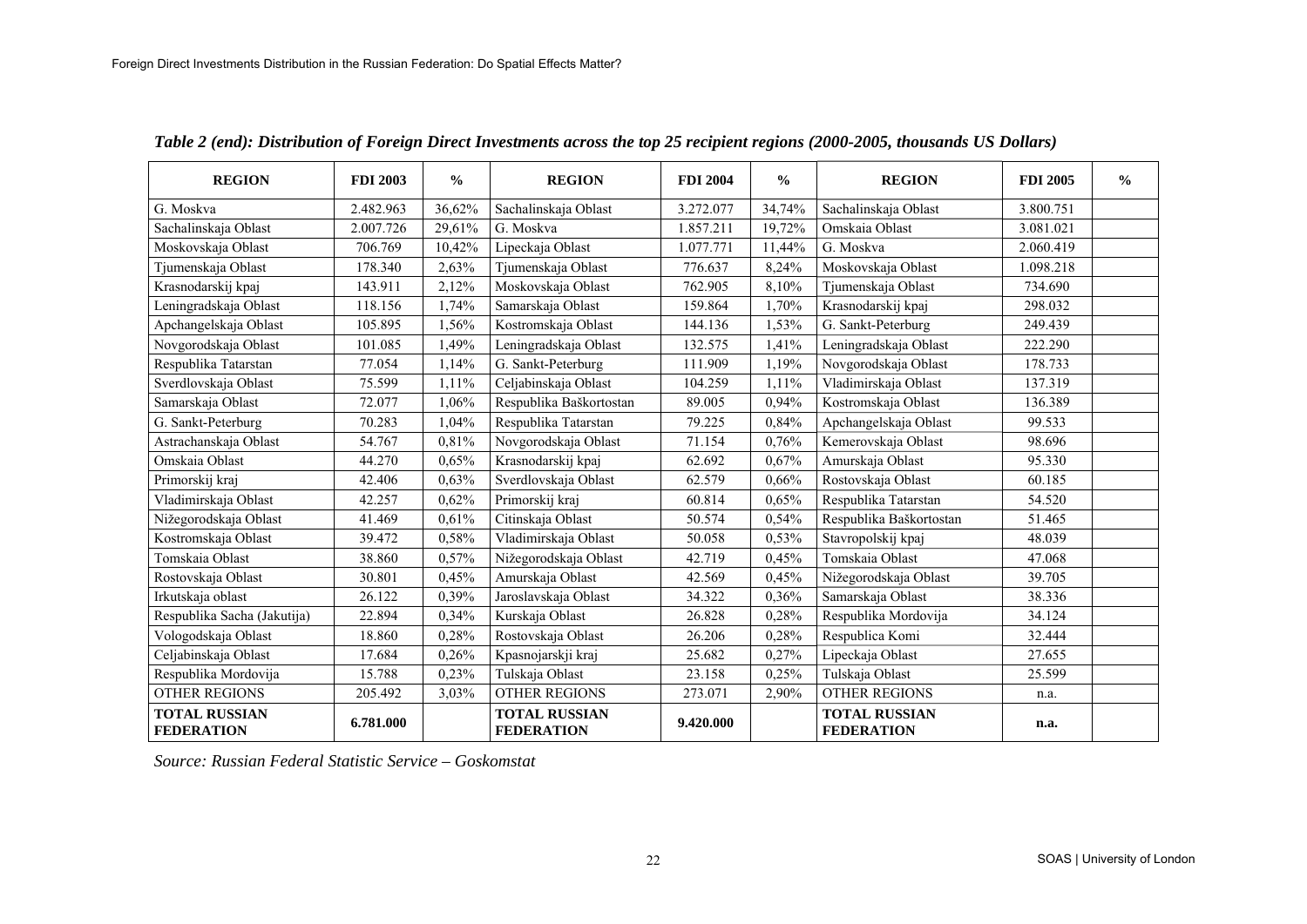| Year                   |     |          | 2000      |                |            | Year                   |                |          | 2003      |          |            |
|------------------------|-----|----------|-----------|----------------|------------|------------------------|----------------|----------|-----------|----------|------------|
| <b>Variable</b>        | Obs | Mean     | Std. Dev. | Min            | <b>Max</b> | <b>Variable</b>        | Obs            | Mean     | Std. Dev. | Min      | <b>Max</b> |
| <b>FDI</b>             | 77  | 57437.69 | 201420.2  | $\overline{0}$ | 1472807    | <b>FDI</b>             | 77             | 87883.57 | 366861.8  | $\theta$ | 2482963    |
| Regional DGP           | 77  | 80398.35 | 163972.7  | 3638.7         | 1308901    | Regional DGP           | 77             | 149590.5 | 309834.6  | 4852.3   | 2458483    |
| Transport              | 70  | 160.9429 | 106.1669  | 9              | 583        | Transport              | 70             | 160.5143 | 104.3386  | 9        | 574        |
| <b>Skilled Labour</b>  | 77  | 9.818182 | 6.858297  | 0.6            | 33.8       | Skilled Labour         | 77             | 9.238961 | 6.226728  | 0.9      | 29         |
| Oil&Gas                | 75  | 1.609397 | 7.758213  | $\overline{0}$ | 66.00773   | Oil&Gas                | 77             | 2.019075 | 9.99894   | $\theta$ | 86.0696    |
| <b>Investment Risk</b> | 77  | 1.076221 | 0.254891  | 0.759          | 2.359      | <b>Investment Risk</b> | 77             | 1.076221 | 0.254891  | 0.759    | 2.359      |
|                        |     |          |           |                |            |                        |                |          |           |          |            |
| Year                   |     |          | 2001      |                |            | Year                   |                |          | 2004      |          |            |
| <b>Variable</b>        | Obs | Mean     | Std. Dev. | Min            | <b>Max</b> | <b>Variable</b>        | Obs            | Mean     | Std. Dev. | Min      | <b>Max</b> |
| <b>FDI</b>             | 77  | 51646.23 | 161207.5  | $\overline{0}$ | 1154657    | <b>FDI</b>             | 77             | 122049.5 | 451444.8  | $\theta$ | 3272077    |
| Regional DGP           | 77  | 99992    | 198577.9  | 4624.4         | 1551179    | Regional DGP           | 77             | 187979.1 | 377651    | 6022.2   | 2759101    |
| Transport              | 70  | 160.6    | 105.4383  | 9              | 574        | Transport              | 70             | 160.3429 | 104.3074  | 9        | 574        |
| <b>Skilled Labour</b>  | 77  | 9.750649 | 6.739546  | 0.7            | 31.6       | Skilled Labour         | 77             | 9.074026 | 6.009782  |          | 28.7       |
| Oil&Gas                | 77  | 1.693115 | 8.259307  | $\overline{0}$ | 71.13288   | Oil&Gas                | 77             | 2.188427 | 10.89377  | $\theta$ | 93.71281   |
| <b>Investment Risk</b> | 77  | 1.076221 | 0.254891  | 0.759          | 2.359      | <b>Investment Risk</b> | 77             | 1.156117 | 0.245385  | 0.861    | 2.493      |
|                        |     |          |           |                |            |                        |                |          |           |          |            |
| Year                   |     |          | 2002      |                |            | Year                   |                |          | 2005      |          |            |
| <b>Variable</b>        | Obs | Mean     | Std. Dev. | Min            | <b>Max</b> | <b>Variable</b>        | Obs            | Mean     | Std. Dev. | Min      | <b>Max</b> |
| <b>FDI</b>             | 77  | 51904.29 | 197824    | $\overline{0}$ | 1508680    | <b>FDI</b>             | 77             | 169523.5 | 607406.2  | $\theta$ | 3800751    |
| Regional DGP           | 77  | 121520.4 | 248480.6  | 3704.4         | 1975649    | Regional DGP           | $\overline{0}$ | ---      | ---       | $---$    | $---$      |
| Transport              | 70  | 159.8571 | 105.0668  | 9              | 575        | Transport              | 70             | 160.1    | 103.6256  | 9        | 574        |
| Skilled Labour         | 77  | 9.551948 | 6.456486  |                | 31.1       | Skilled Labour         | 77             | 8.975325 | 5.904908  |          | 27.8       |
| Oil&Gas                | 77  | 1.830219 | 9.023225  | $\overline{0}$ | 77.7263    | Oil&Gas                | 77             | 2.213418 | 11.1555   | $\theta$ | 96.36985   |
| <b>Investment Risk</b> | 77  | 1.076221 | 0.254891  | 0.759          | 2.359      | <b>Investment Risk</b> | 77             | 1.156117 | 0.245385  | 0.861    | 2.493      |

*Table 3: Summary statistics for the variables included in the analysis by year*

*Source: Russian Federal Statistic Service – Goskomstat*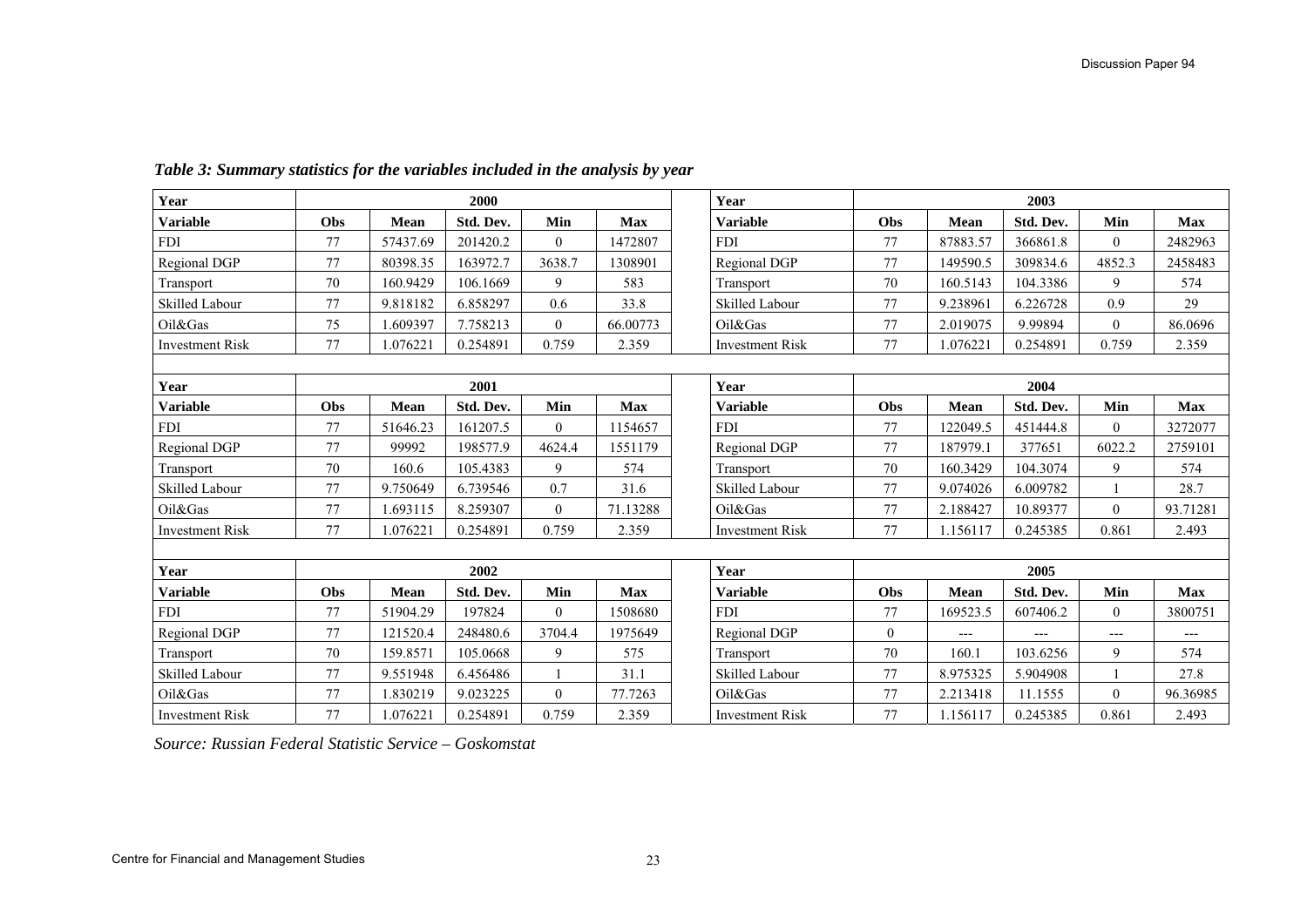| <b>COUNTRY</b>                | <b>FDI</b><br>(MILLION US\$) | $\frac{0}{0}$<br><b>SHARE</b> | <b>COUNTRY</b>                | <b>FDI</b><br>(MILLION US\$) | $\frac{0}{0}$<br><b>SHARE</b> |  |  |
|-------------------------------|------------------------------|-------------------------------|-------------------------------|------------------------------|-------------------------------|--|--|
|                               | 1995                         |                               | 2000                          |                              |                               |  |  |
| All                           | 2020                         | 0.73713                       | All                           | 4429                         | 0.84218                       |  |  |
| <b>USA</b>                    | 638                          | 0.31584                       | <b>USA</b>                    | 1241                         | 0.2802                        |  |  |
| Switzerland                   | 202                          | 0.1                           | Cyprus                        | 678                          | 0.15308                       |  |  |
| Germany                       | 200                          | 0.09901                       | Netherlands                   | 610                          | 0.13773                       |  |  |
| France                        | 106                          | 0.05248                       | Germany                       | 341                          | 0.07699                       |  |  |
| Belgium                       | 88                           | 0.04356                       | <b>Great Britain</b>          | 262                          | 0.05916                       |  |  |
| <b>Great Britain</b>          | 77                           | 0.03812                       | Sweden                        | 257                          | 0.05803                       |  |  |
| Austria                       | 60                           | 0.0297                        | Switzerland                   | 115                          | 0.02597                       |  |  |
| Sweaden                       | 52                           | 0.02574                       | Japan                         | 107                          | 0.02416                       |  |  |
| Netherlands                   | 48                           | 0.02376                       | France                        | 97                           | 0.0219                        |  |  |
| Japan                         | 18                           | 0.00891                       | Austria                       | 22                           | 0.00497                       |  |  |
|                               |                              |                               |                               |                              |                               |  |  |
|                               | 2001                         |                               |                               | 2002                         |                               |  |  |
| All                           | 3980                         | 0.83518                       | All                           | 4002                         | 0.7961                        |  |  |
| <b>USA</b>                    | 1084                         | 0.27236                       | <b>USA</b>                    | 603                          | 0.15067                       |  |  |
| Netherlands                   | 575                          | 0.14447                       | Cyprus                        | 571                          | 0.14268                       |  |  |
| Cyprus                        | 512                          | 0.12864                       | Netherlands                   | 504                          | 0.12594                       |  |  |
| Germany                       | 495                          | 0.12437                       | Germany                       | 410                          | 0.10245                       |  |  |
| Great Britain                 | 273                          | 0.06859                       | <b>Great Britain</b>          | 327                          | 0.08171                       |  |  |
| Japan                         | 184                          | 0.04623                       | Japan                         | 260                          | 0.06497                       |  |  |
| <b>British Virgin Islands</b> | 63                           | 0.01583                       | Finland                       | 151                          | 0.03773                       |  |  |
| France                        | 51                           | 0.01281                       | British Virgin Islands        | 137                          | 0.03423                       |  |  |
| Switzerland                   | 51                           | 0.01281                       | Luxemburg                     | 107                          | 0.02674                       |  |  |
| Austria                       | 36                           | 0.00905                       | Switzerland                   | 67                           | 0.01674                       |  |  |
|                               |                              |                               | France                        | 49                           | 0.01224                       |  |  |
|                               |                              |                               |                               |                              |                               |  |  |
|                               | 2003                         |                               |                               | 2004                         |                               |  |  |
| All                           | 6781                         | 0.78971                       | All                           | 9420                         | 0.86847                       |  |  |
| Cyprus                        | 977                          | 0.14408                       | Netherlands                   | 3479                         | 0.36932                       |  |  |
| Japan                         | 828                          | 0.12211                       | Cyprus                        | 2688                         | 0.28535                       |  |  |
| Netherlands                   | 818                          | 0.12063                       | Germany                       | 428                          | 0.04544                       |  |  |
| Great Britain                 | 747                          | 0.11016                       | <b>USA</b>                    | 419                          | 0.04448                       |  |  |
| Germany                       | 687                          | 0.10131                       | <b>British Virgin Islands</b> | 375                          | 0.03981                       |  |  |
| <b>USA</b>                    | 632                          | 0.0932                        | Switzerland                   | 341                          | 0.0362                        |  |  |
| Switzerland                   | 292                          | 0.04306                       | Great Britain                 | 192                          | 0.02038                       |  |  |
| British Virgin Islands        | 278                          | 0.041                         | France                        | 157                          | 0.01667                       |  |  |
| France                        | 75                           | 0.01106                       | Austria                       | 62                           | 0.00658                       |  |  |
| Luxemburg                     | $21\,$                       | 0.0031                        | Luxemburg                     | 40                           | 0.00425                       |  |  |

*Table 4: FDI Inflows in the Russian Federation by major contributors (1995, 200- 2004)* 

*Source: Russian Federal Statistic Service – Goskomstat*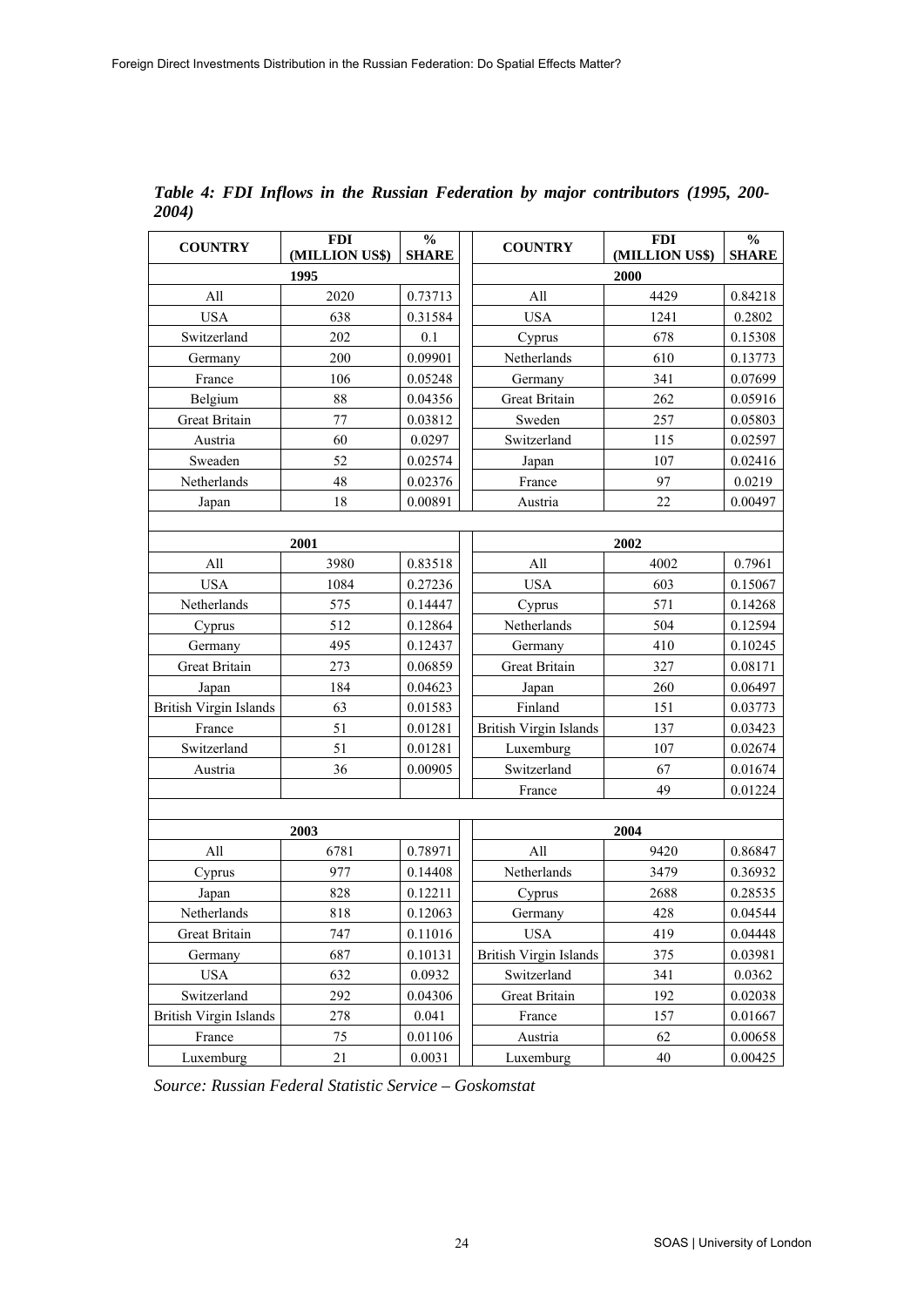| <b>FDI</b>                          | Natural logarithm of regional Foreign Direct Investments in thousand US<br>dollars as provided by Goskomstat.                                                              |  |  |  |  |
|-------------------------------------|----------------------------------------------------------------------------------------------------------------------------------------------------------------------------|--|--|--|--|
| <b>Spatial lag FDI</b>              | Natural logarithm of the regional Foreign Direct Investments weighted by<br>the spatial lag matrix constituted by the inverse of the distances among 77<br>Russian regions |  |  |  |  |
| <b>Distance source country</b>      | Distance between recipient regions and principal source countries<br>weighted by the ratio of FDI originated by the individual countries to the<br>total amount of FDI.    |  |  |  |  |
| <b>Market</b> size                  | It is the natural logarithm of the regional GDP expressed in million rubles<br>as provided by Goskomstat.                                                                  |  |  |  |  |
| <b>Skilled labour</b>               | Release of qualified workers (At the end of year; out of thousand people)<br>as provided by Goskomstat.                                                                    |  |  |  |  |
| <b>Transport</b>                    | Density of Railways (at the end of the year; Kilometres of ways out of<br>10,000 square kilometres of territory) as provided by <i>Goskomstat</i> .                        |  |  |  |  |
| <b>Export</b>                       | Logarithm of regional exports measured in current prices in million US<br>dollars as provided by Goskomstat.                                                               |  |  |  |  |
| <b>Surrounding market potential</b> | Regional GDP weighted by the spatial matrix constituted by inverse<br>distances among regions as provided by Goskomstat.                                                   |  |  |  |  |
| <b>Natural resources</b>            | Tonnes of oil and gas produced in the region weighted by the regional<br>population as provided by Goskomstat.                                                             |  |  |  |  |
| <b>Investment risk</b>              | Investment rating of Russia's regions as provided by the national rating<br>agency "Expert RA".                                                                            |  |  |  |  |

*Table 5: Explanation of the variables included in the survey*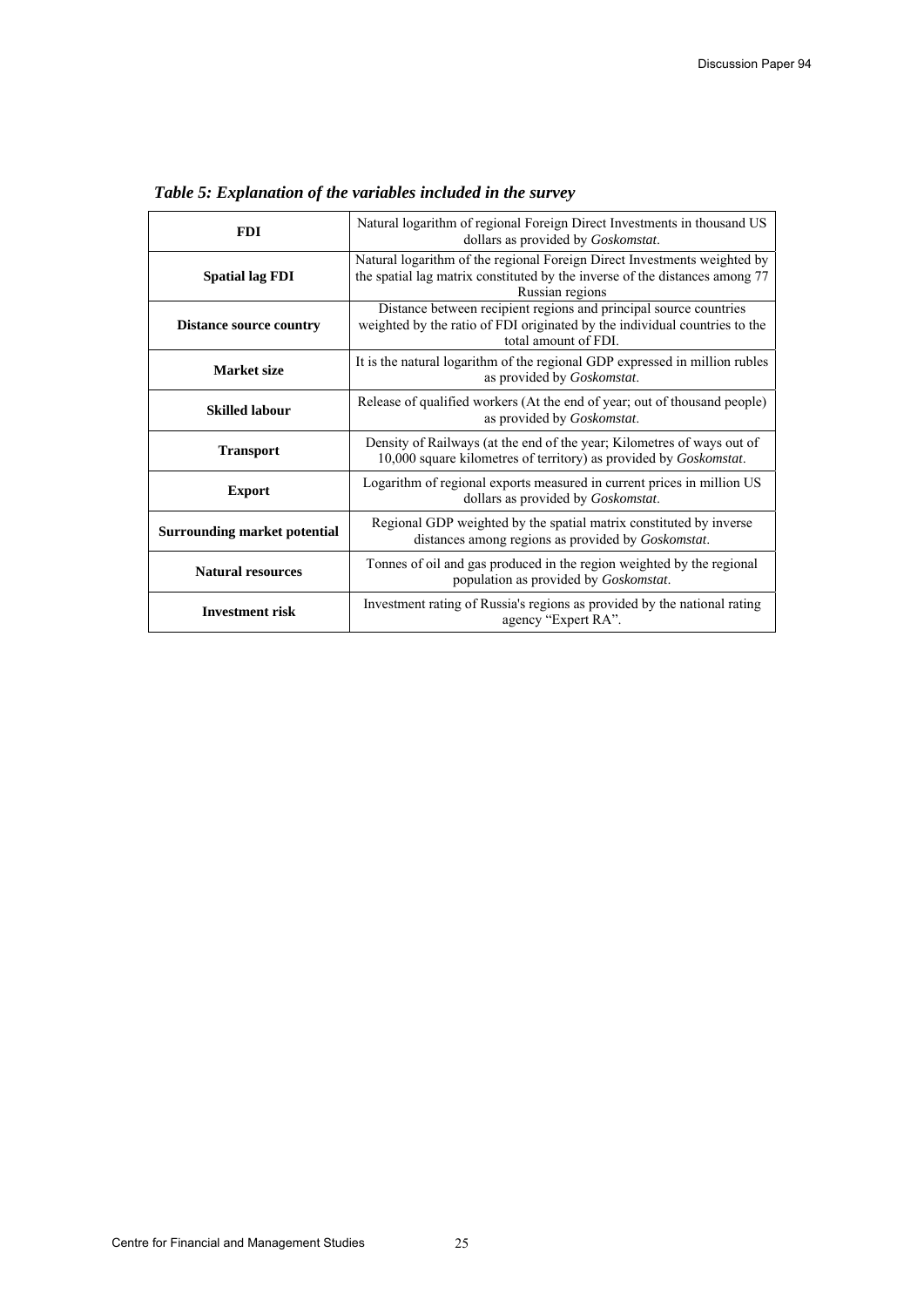|                                                    | (1)                     | (2)           | (3)              | (4)              | (5)              |
|----------------------------------------------------|-------------------------|---------------|------------------|------------------|------------------|
|                                                    | 1 fdi                   | $1$ fdi       | 1 fdi            | 1 fdi            | 1 fdi            |
| Lag Dependent Variable                             | 0.113                   | 0.119         | 0.082            | 0.072            | $-0.021$         |
|                                                    | $(0.020)$ ***           | $(0.017)$ *** | $(0.021)$ ***    | $(0.023)$ ***    | (0.019)          |
| Spatial Lag                                        | 3.03                    | 2.784         | 2.288            | 2.147            | 1.391            |
|                                                    | $(0.102)$ ***           | $(0.089)$ *** | $(0.098)$ ***    | $(0.152)$ ***    | $(0.227)$ ***    |
| <b>Distance Source Countries</b>                   |                         | 97.707        | 69.463           | 45.534           | $-7.666$         |
|                                                    |                         | $(4.618)$ *** | $(20.095)$ ***   | $(24.683)*$      | (16.37)          |
| Market Size                                        |                         |               | $-0.168$         | $-0.144$         | $-0.345$         |
|                                                    |                         |               | (0.147)          | (0.152)          | $(0.113)$ ***    |
| Skilled Labour                                     |                         |               | 0.269            | 0.27             | 0.181            |
|                                                    |                         |               | $(0.011)$ ***    | $(0.010)$ ***    | $(0.014)$ ***    |
| Transport                                          |                         |               | 0.004            | 0.005            | 0.006            |
|                                                    |                         |               | $(0.001)$ ***    | $(0.002)$ ***    | $(0.002)$ ***    |
| log Export                                         |                         |               | 0.174            | 0.157            | 0.304            |
|                                                    |                         |               | $(0.062)$ ***    | $(0.067)$ **     | $(0.071)$ ***    |
| <b>Surrounding Market</b>                          |                         |               |                  | 1.18             | 1.007            |
|                                                    |                         |               |                  | $(0.377)$ ***    | $(0.281)$ ***    |
| Oil & Gas                                          |                         |               |                  |                  | $-0.021$         |
|                                                    |                         |               |                  |                  | (0.013)          |
| <b>Investment Risk</b>                             |                         |               |                  |                  | $-5.669$         |
|                                                    |                         |               |                  |                  | $(0.281)$ ***    |
| Constant                                           | $-26.218$               | $-25.615$     | $-21.841$        | $-33.442$        | $-13.324$        |
|                                                    | $(1.144)$ ***           | $(1.029)$ *** | $(1.337)$ ***    | $(3.028)$ ***    | $(1.705)$ ***    |
| Observations                                       | 340                     | 340           | 315              | 315              | 313              |
| Number of Years                                    | 5                       | 5             | 5                | 5                | 5                |
| Number of Instruments                              | 313                     | 323           | 315              | 315              | 313              |
|                                                    |                         |               |                  |                  |                  |
|                                                    | <b>Diagnostic Tests</b> |               |                  |                  |                  |
| Arellano-Bond test for AR(1) in first differences: |                         |               |                  |                  |                  |
| $z =$                                              | $-2.22$                 | $-2.22$       | $-2.17$          | $-2.17$          | $-2.12$          |
| $Pr > z =$                                         | 0.027                   | 0.026         | 0.03             | 0.03             | 0.034            |
| Arellano-Bond test for AR(2) in first differences: |                         |               |                  |                  |                  |
| $z =$                                              | 1.01                    | 0.23          | $-1.56$          | $-1.46$          | $-1.12$          |
| $Pr > z =$                                         | 0.311                   | 0.818         | 0.119            | 0.143            | 0.263            |
|                                                    |                         |               |                  |                  |                  |
| Hansen test of over-identifying restrictions:      |                         |               |                  |                  |                  |
| chi2(22)                                           | 4.61                    | 4.5           | $\boldsymbol{0}$ | $\boldsymbol{0}$ | $\boldsymbol{0}$ |
| Prob > chi2                                        | $\mathbf{1}$            | $\mathbf{1}$  | $\mathbf{1}$     | $\mathbf{1}$     | $\mathbf{1}$     |

*Table 6: Determinants of FDI across 77 Russian regions over the period 2000-2004* 

Robust standard errors in parentheses: \* significant at 10%; \*\* significant at 5%; \*\*\* significant at 1%